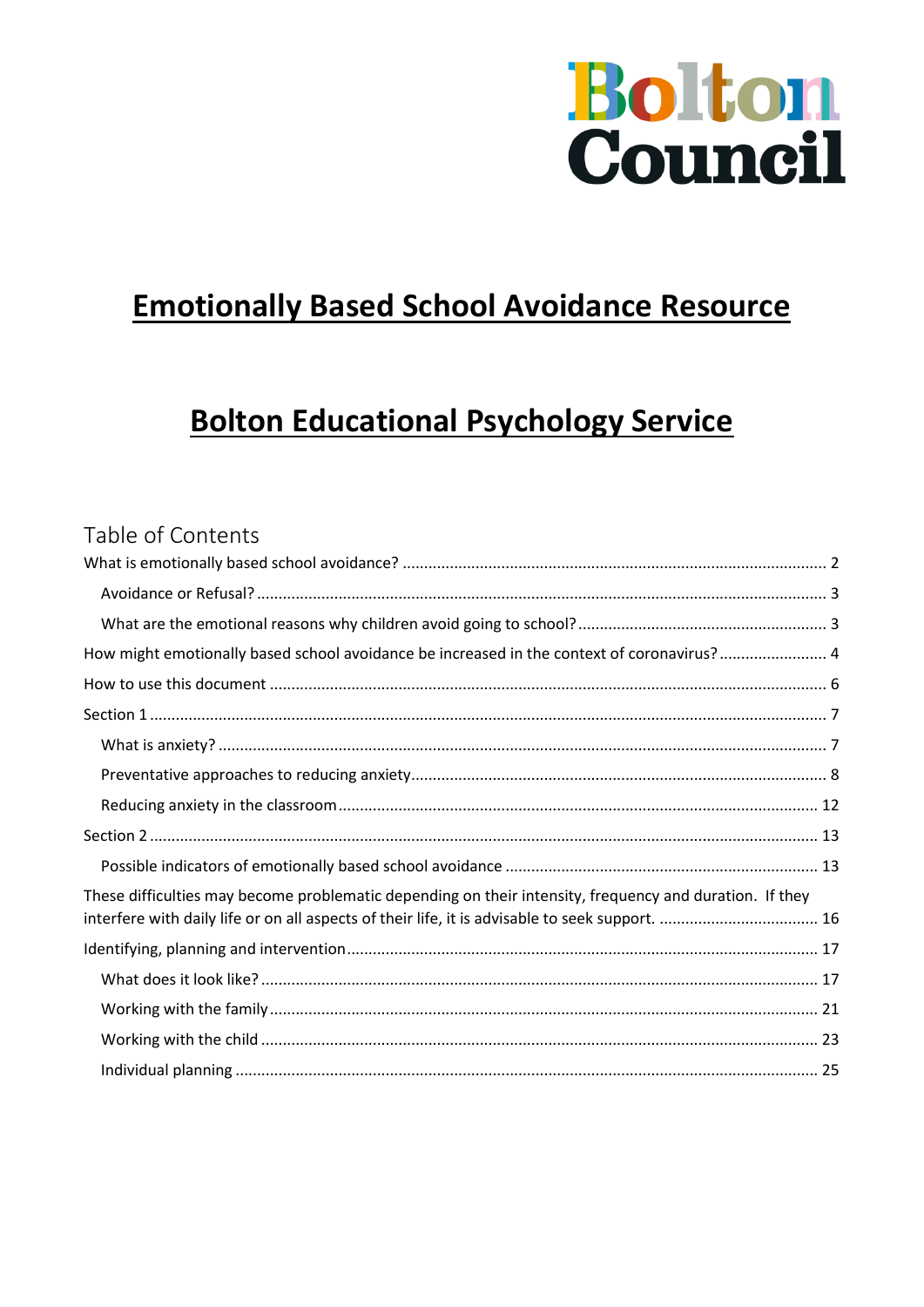# <span id="page-1-0"></span>**What is emotionally based school avoidance?**

#### **What is Emotionally Based School Avoidance?**

Emotionally Based School Avoidance (EBSA) is a broad umbrella term used to describe pupils who have severe difficulty in attending school due to emotional factors, often resulting in prolonged absences from school. UK literature reports that around 1-2% of children and young people are absent from school due to emotional reasons, with a slightly higher prevalence amongst secondary school students (Elliot, 1999; Guilliford & Miller, 2015). Outcomes for children and young people include poor academic attainment, reduced social opportunities, limited employment opportunities and poor adult mental health (Pellegrini, 2007; Taylor, 2012; Walter et al., 2010).

Thambirajah et al. (2008) refer to a spectrum of school non-attendance behaviour ranging from occasional to persistent absence to help us to understand the pattern and severity of emotionally based school avoidance.

Increased sporadic absence or noted pattern, parents may report reluctance to attend

Non-attendance over prolonged period with extreme reluctance to attend school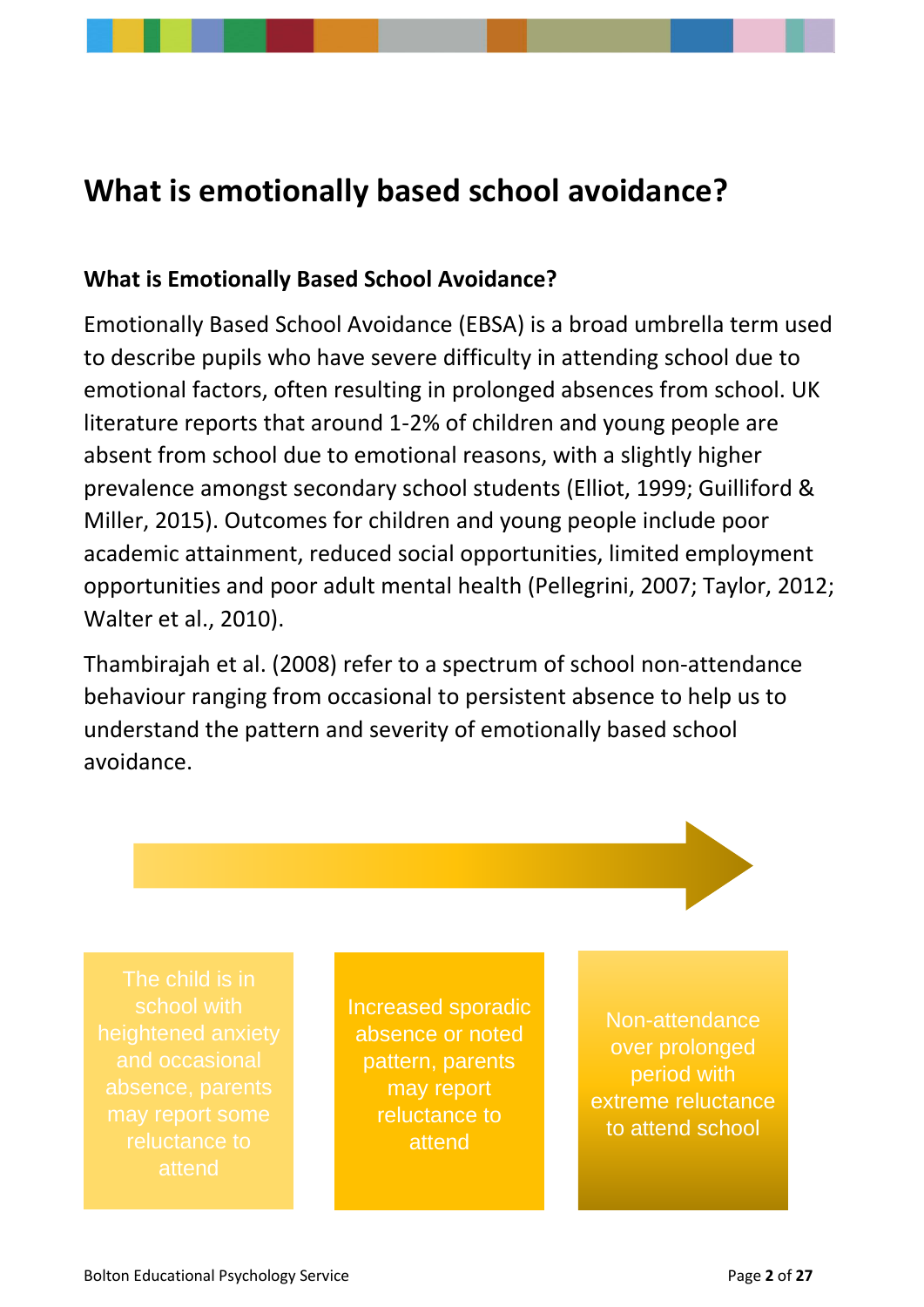#### <span id="page-2-0"></span>**Avoidance or Refusal?**

A clear distinction is made between pupils who are absent from school due to truanting and those who are absent due to the specific emotional distress that they experience around attending school (Thambirajah, Grandison & De-hayes, 2008). The terminology 'refuser' could be misleading as it implies that the child or young person has control over the school non-attendance. This is problematic as it implies the 'problem' is within the pupil themselves and detracts from acknowledging environmental factors that could be important in supporting a child or young person back to school.

### <span id="page-2-1"></span>**What are the emotional reasons why children avoid going to school?**

EBSA is often underpinned by several complex and interlinked factors including the pupil, the family and the school environment (Thambirajah et al., 2008). Although there is no single cause for EBSA, research suggests that there tends to be four main reasons for school avoidance (Kearney and Silberman, 1990):

- 1. To avoid uncomfortable feelings brought on by attending school, *e.g. feelings of anxiety and/or low mood.*
- 2. To avoid situations that may be stressful *e.g. academic demands, social pressures and/ or aspects of the school environment (environmental busyness, etc).*
- 3. To reduce separation anxiety, or to gain attention from significant others e.g. parents or other family members.
- 4. To pursue tangible reinforces outside of schools *e.g. going shopping, playing computer games during school periods.*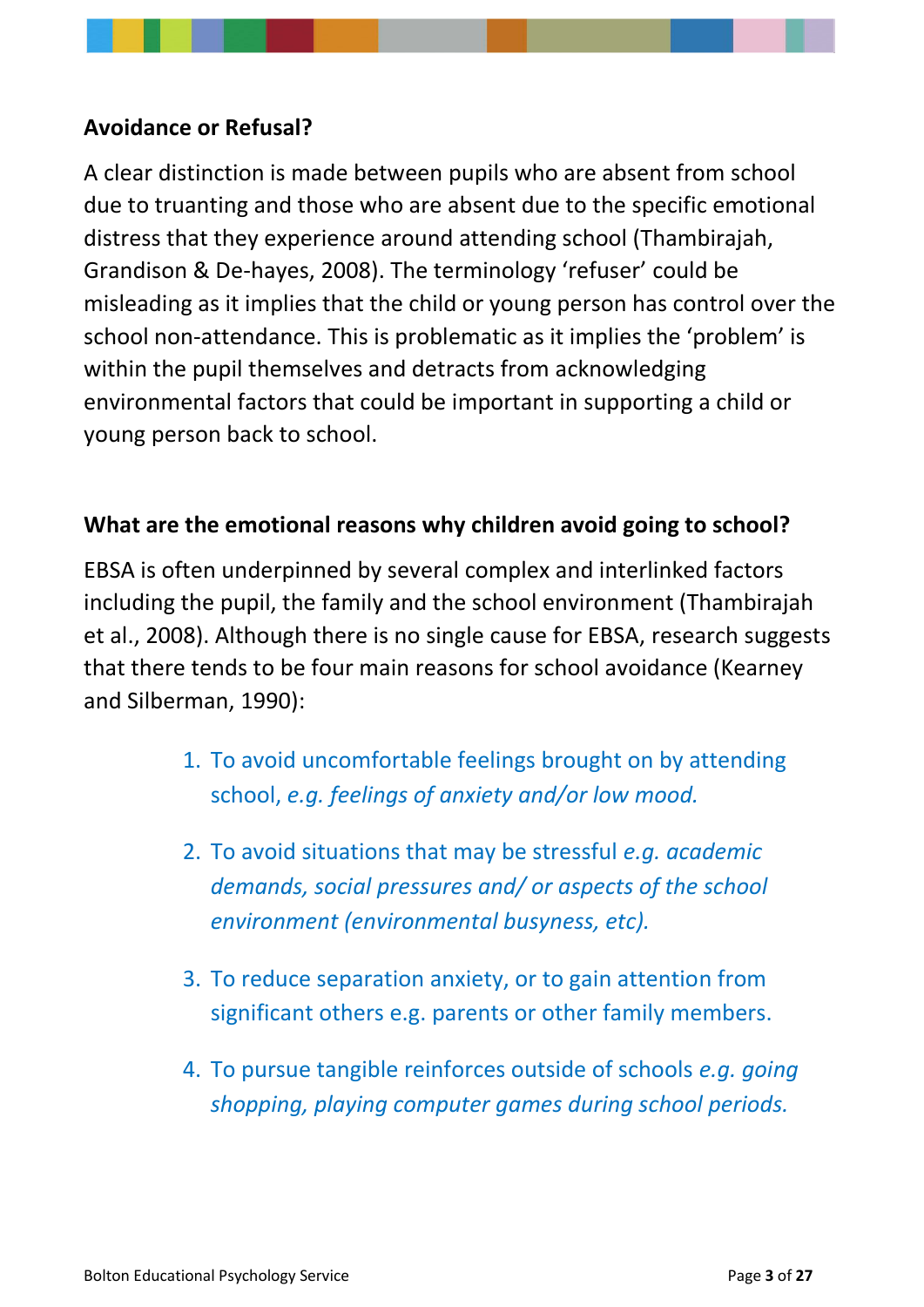# <span id="page-3-0"></span>**How might emotionally based school avoidance be increased in the context of coronavirus?**

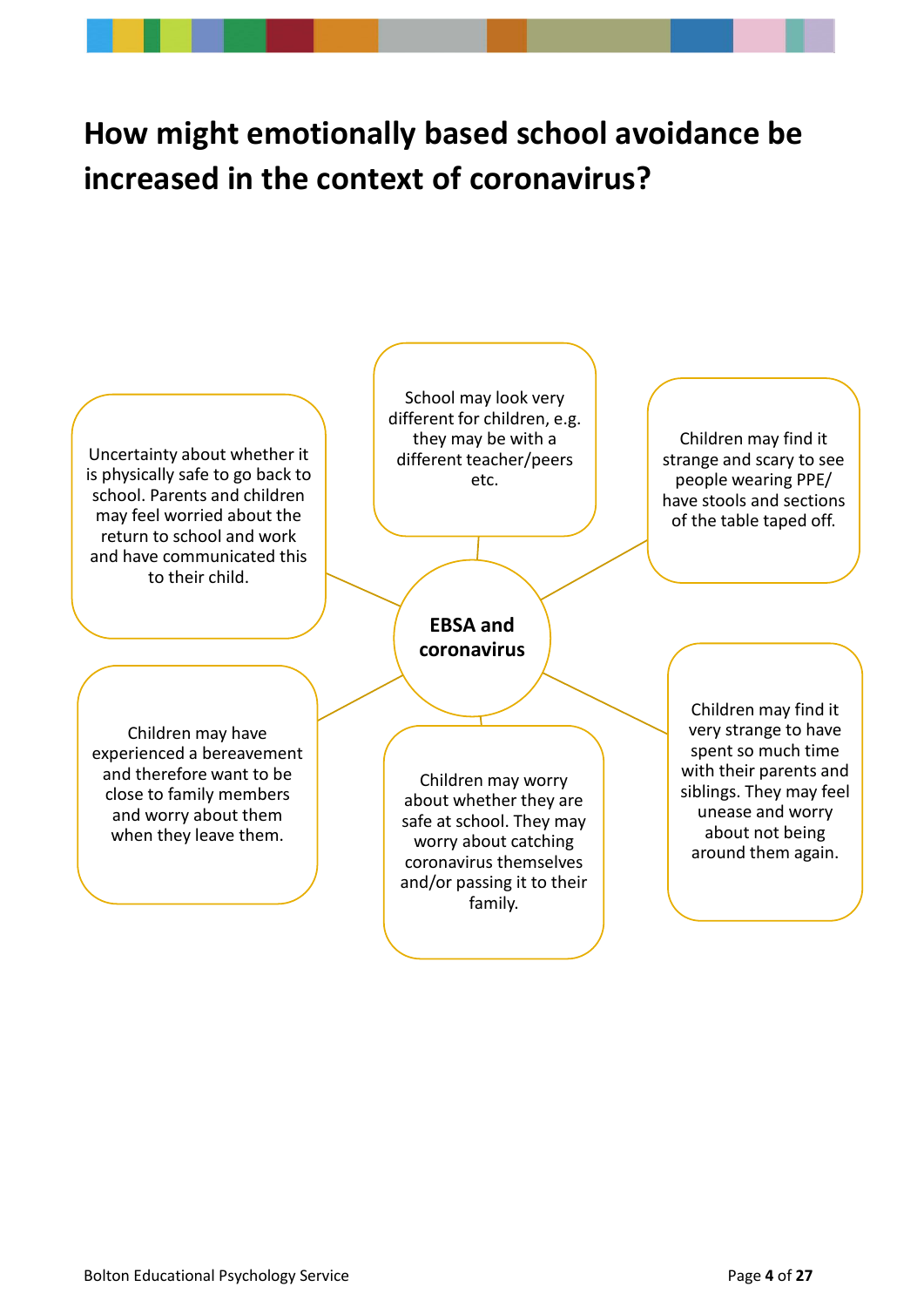What can we do?

- Send information home that parents/carers can share with their children about what to expect when they come back to school.
- Make the school day as predictable and organised as possible.
- Promote shared joy and games and activities to re-connect peers.
- Give messages of safety.
- Ask parents and carers to give messages of reassurance and consider giving anxious children the opportunity to call home if needed.
- A transitional object might help. In the current circumstance this can't be something from home. One example could be a 'hug button' – draw a small heart on your child's and your own hand. If the child is feeling sad or misses you while at school they can press the hug button and it will send them a 'virtual' hug.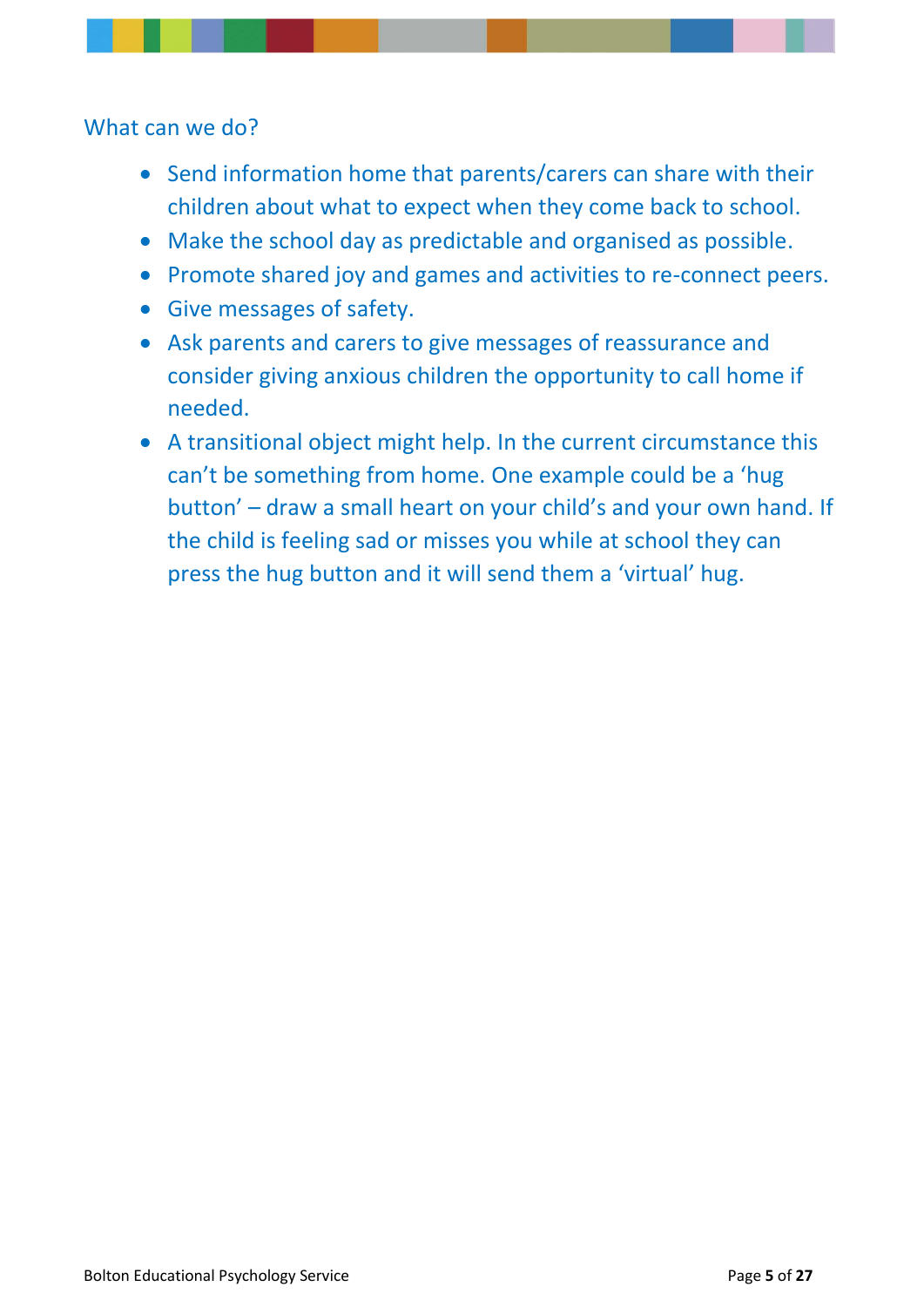# <span id="page-5-0"></span>**How to use this document**



Low / Poor School Attendance

## **Section 1: Whole school approaches (Pupils in categories A and B)**

Children and young people within the A and B categories are pupils who experience low to high anxiety but who are able to return and remain in school. The use of preventative approaches and strategies to reduce anxiety in the classroom can be used to support these pupils.

### **Section 2: Individual assessment and intervention (Pupils in category D)**

Children and young people within category D are pupils who present with high anxiety and low attendance. This document aims to help schools:

- Identify children who are experiencing emotionally based school refusal.
- Analyse the push and pull factors that may contribute to their school non-attendance.
- Gather the child or young person's views.
- Work collaboratively with the child, their family and any relevant multi-agency.
- Undertake individual planning around the key factors affecting the child's ability to attend school.
- Develop an action plan with the child and their family.

This document also aims to provide some guidance and advice to support children and young people who may have concerns about coronavirus.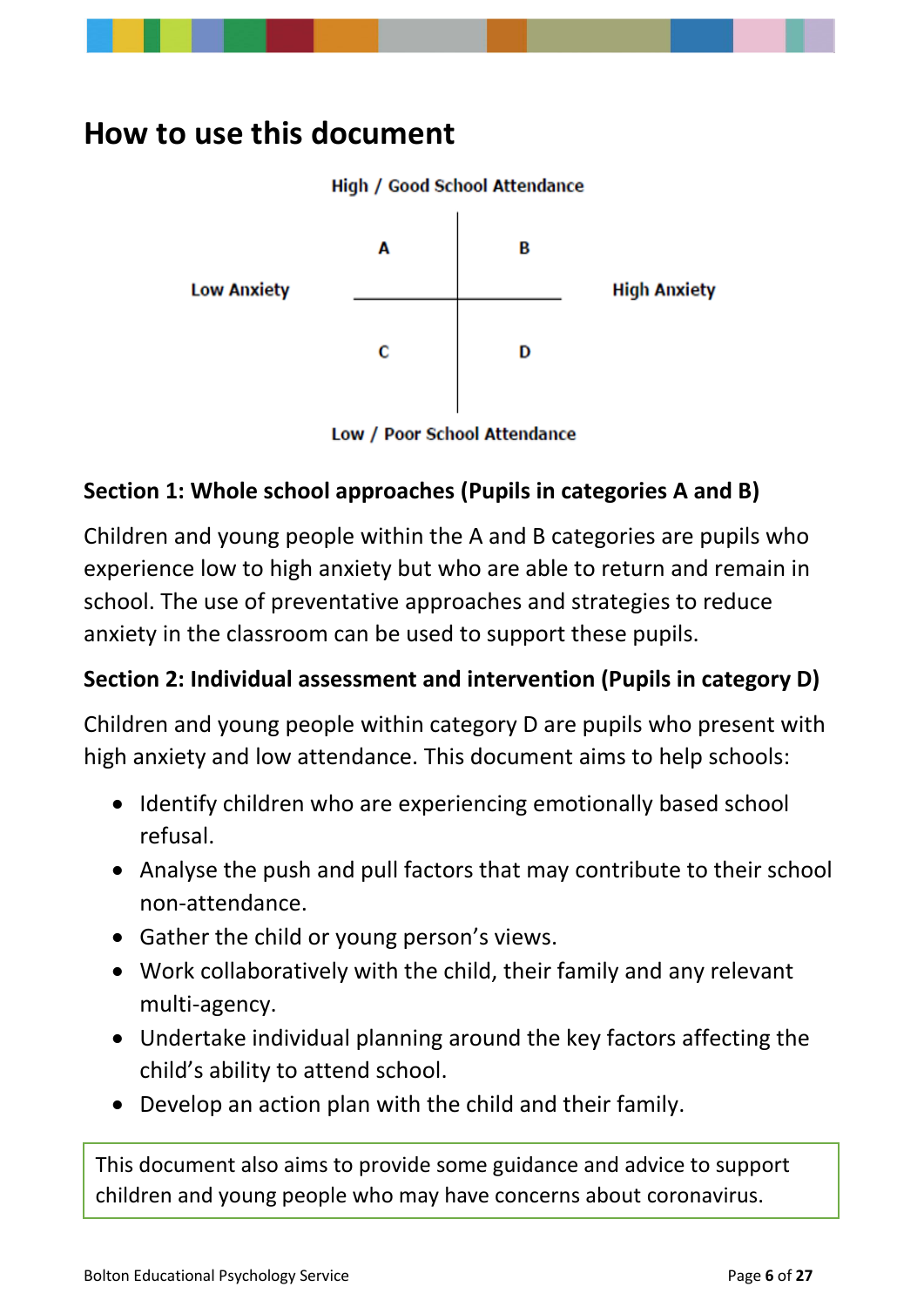# <span id="page-6-0"></span>**Section 1**

### <span id="page-6-1"></span>**What is anxiety?**

It is completely natural for adults and children alike to sometimes feel worried or anxious, particularly in the current context.

When we feel anxious or scared our body prepares us to fight, run away (flight) or freeze. This is a survival mechanism that is in us all in which the blood rushes to our muscles. This can affect the person physically and make it very difficult for them to use the higher part of the brain (responsible for memory, attention, problem solving, listening etc.) Therefore, because of the evolutionary importance of focusing on the immediate threat, if a child is feeling anxious it will be very hard for them to learn and follow expectations.

The main body signals that somebody is experiencing fight, flight or freeze are…

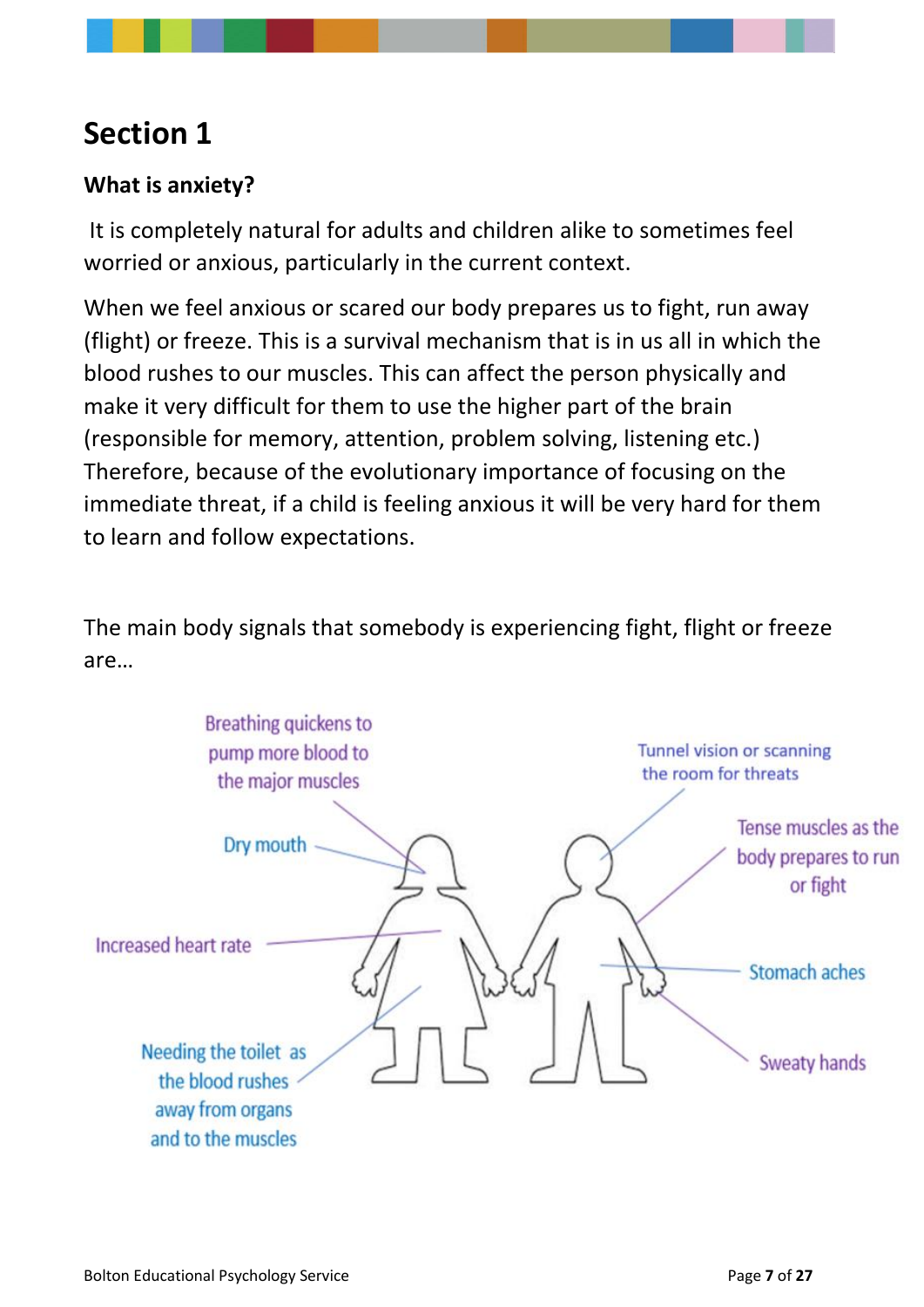#### <span id="page-7-0"></span>**Preventative approaches to reducing anxiety**

Human Givens theory (see appendix) suggests that we all have nine emotional needs that need to be met for us to feel mentally well. The needs are outlined below with ideas of how each need can be met.

## **Security**

Knowing/feeling that we are safe and that we are not going to be threatened emotionally or physically.

Ideas:

- Provide opportunities for children to talk about their feelings and emotions throughout the curriculum e.g. circle time or role play.
- Listen to and validate your child's emotions, e.g. "You seem to be feeling angry. I would feel angry if that happened to me. It's normal to feel angry sometimes".
- The use of sensory resets throughout the day (jumping jacks, skipping, running or wall / chair pushes) – see appendix E.
- The use of well-being rating scales and daily emotion 'check ins' where children can place their name on a chart to show how they are feeling.
- A quiet and safe space that children can access when they are feeling overwhelmed.
- The use of safety tools or walks (see appendix H).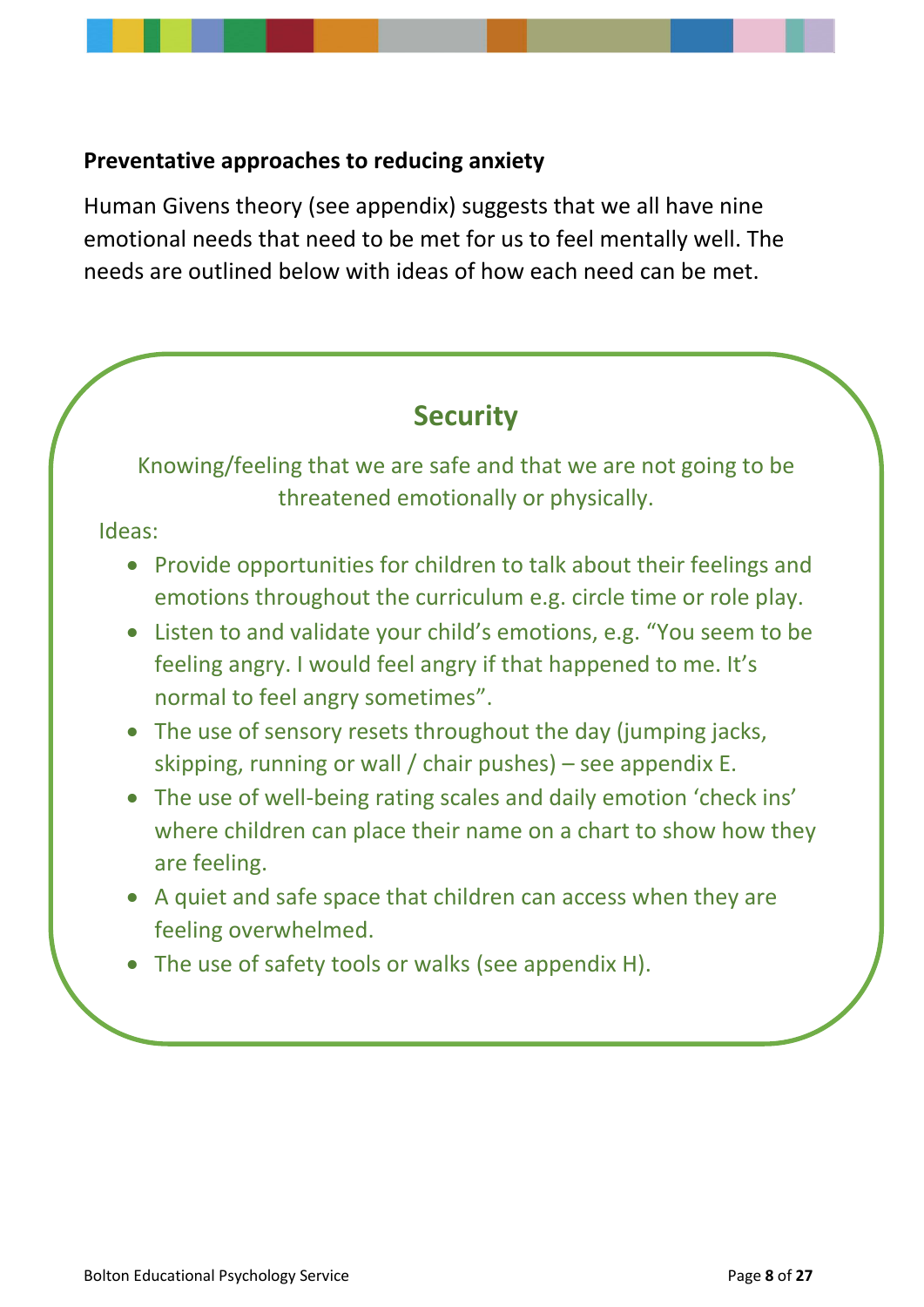## **Having a sense of belonging**

Being part of groups beyond our family. Being pushed out/rejected from a group can be very distressing.

Ideas:

- Show children they belong to your school/class through displays/newsletters/ the language you use etc.
- Talk about differences positively.
- Give them a job or role.
- Support children to make friends and play together.
- Use of circle time.

## **Attention**

Both giving and receiving enough. Ideas:

- Use the child's name positively. Some children go for an entire week without hearing a teacher say their name positively and sometimes not saying it at all!
- Find out about them do a pupil introduction sheet.
- Catch them 'being good'.
- Give a warm welcome.
- Acknowledge them if they have their hand up but you aren't able to come to them yet.
- Ask children to write down positive comments about each other – share these.

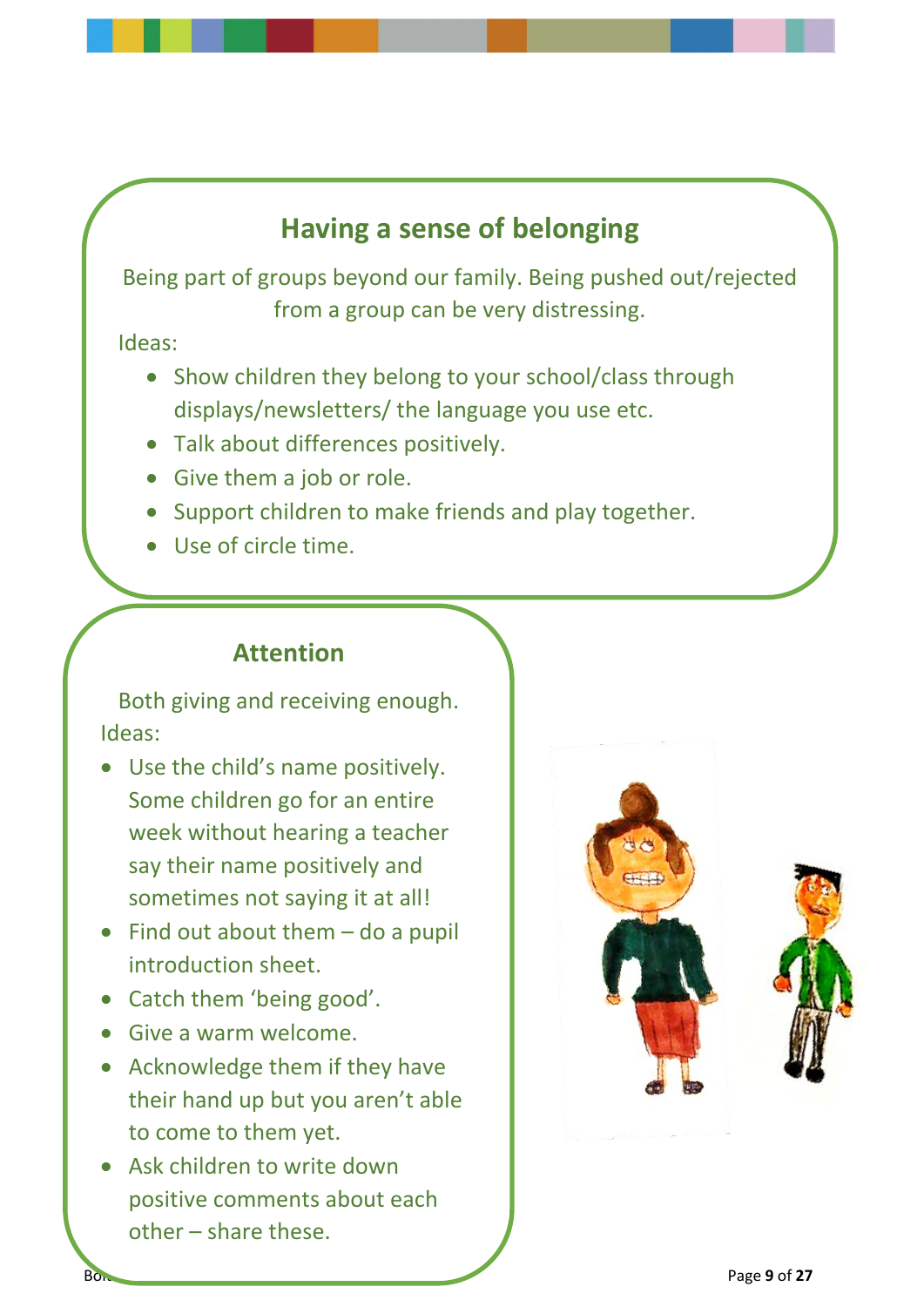## **Competence and achievement**

Feeling like we are good at something and it is recognised.

Ideas:

- Finding out what children are good at and promoting this wherever possible.
- Providing lots of small opportunities to experience success.
- Highlighting children's strengths and sharing these, encouraging children to identify their own strengths and each other's.
- Say the child's name positively.

# **Control**

When we feel in charge of our own lives we are able to make decisions. Anxiety often increases when we think that others are 'taking control' of us and uncertainty increases when we don't know what is going to happen.

Ideas:

- Promote pupil voice and agree actions wherever possible.
- Give children simple choices, e.g. you can do X or Y.
- Help children know what to expect.

Bolton Educational Psychology Service Page **10** of **27**

# **Friendship and intimacy**

Emotional connection to other people.

Ideas:

- Use seating plans/paired work to promote friendships.
- Consider your playtime provision (see appendix F).
- Encourage children to attend clubs in line with their interests.
- Encourage children to find out what they have in common.
- Give children a key adult.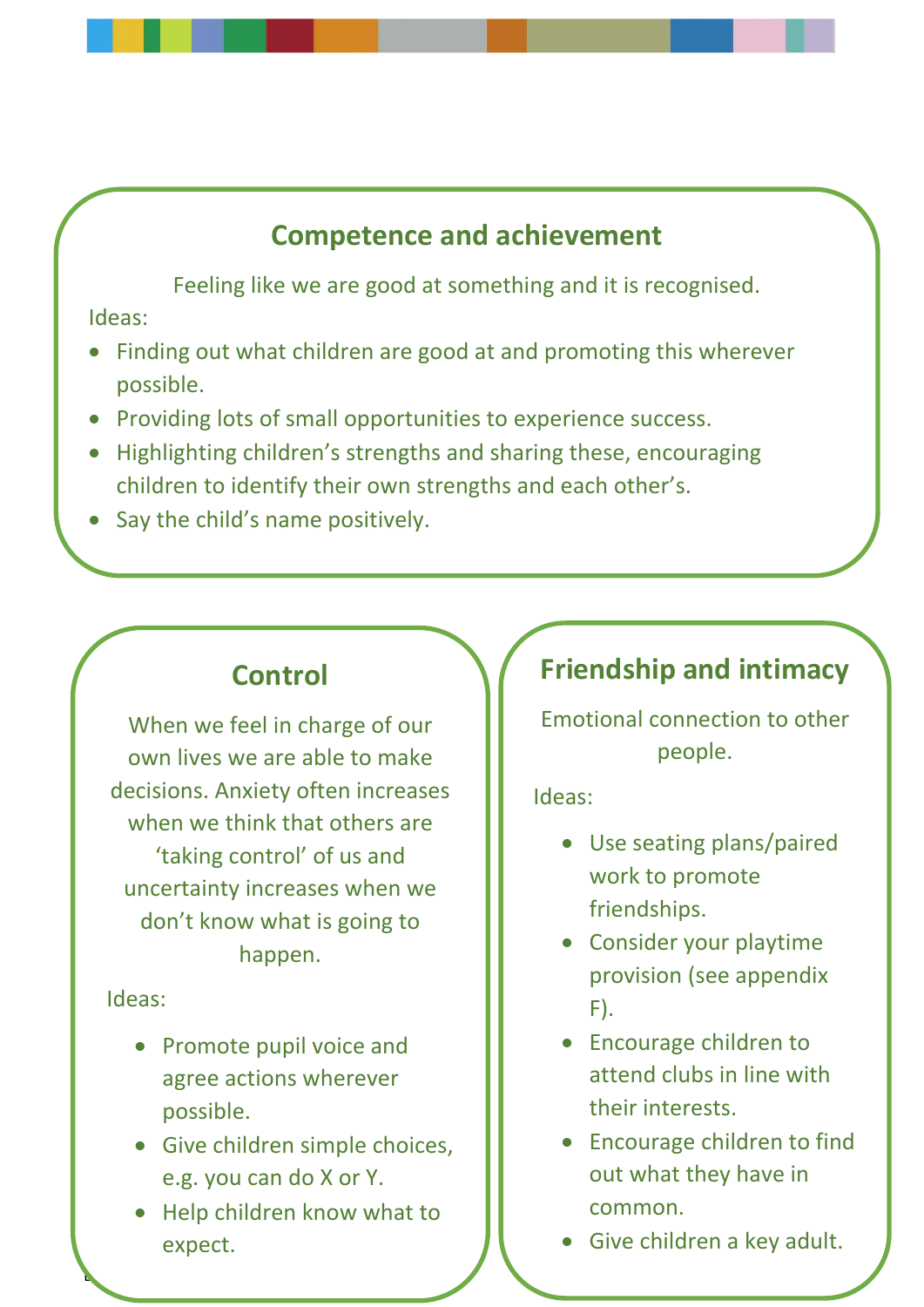## **Meaning and purpose**

There are 3 ways we achieve this: By being stretched towards a goal,

feeling needed by others and having an overarching philosophy. Ideas:

- Create and promote values.
- Vicarious experiences showing children people 'like them' being successful.
- Promoting a growth mindset through talking to children and through written assessment feedback.
- Regular positive verbal encouragement.
- Encouraging kind acts.

## **Status and recognition**

Being part of groups beyond our family. Being pushed out/rejected from a group can be very distressing.

Ideas:

- Show children they belong to your school/class through displays / newsletters etc.
- Promote inclusivity.
- Give them a job or role.
- Support children to make friends and play together.
- Highlight achievements.

## **Privacy**

General privacy and time and space on our own.

#### Ideas:

- Their privacy is respected (other than in relation to safeguarding). For example, lots of children who are looked after feel that their private information (non-safeguarding related) is often shared in a way that it wouldn't be for many other pupils.
- Opportunities for 'quiet time' if needed.
- classroom that the child has done something wrong. • Considering how assessment information/success is shared, e.g. a sticker chart on the wall may encourage those with the most stickers but it also highlights those who have few stickers/ use of a traffic light or sad face on the board with names tells everyone who enters the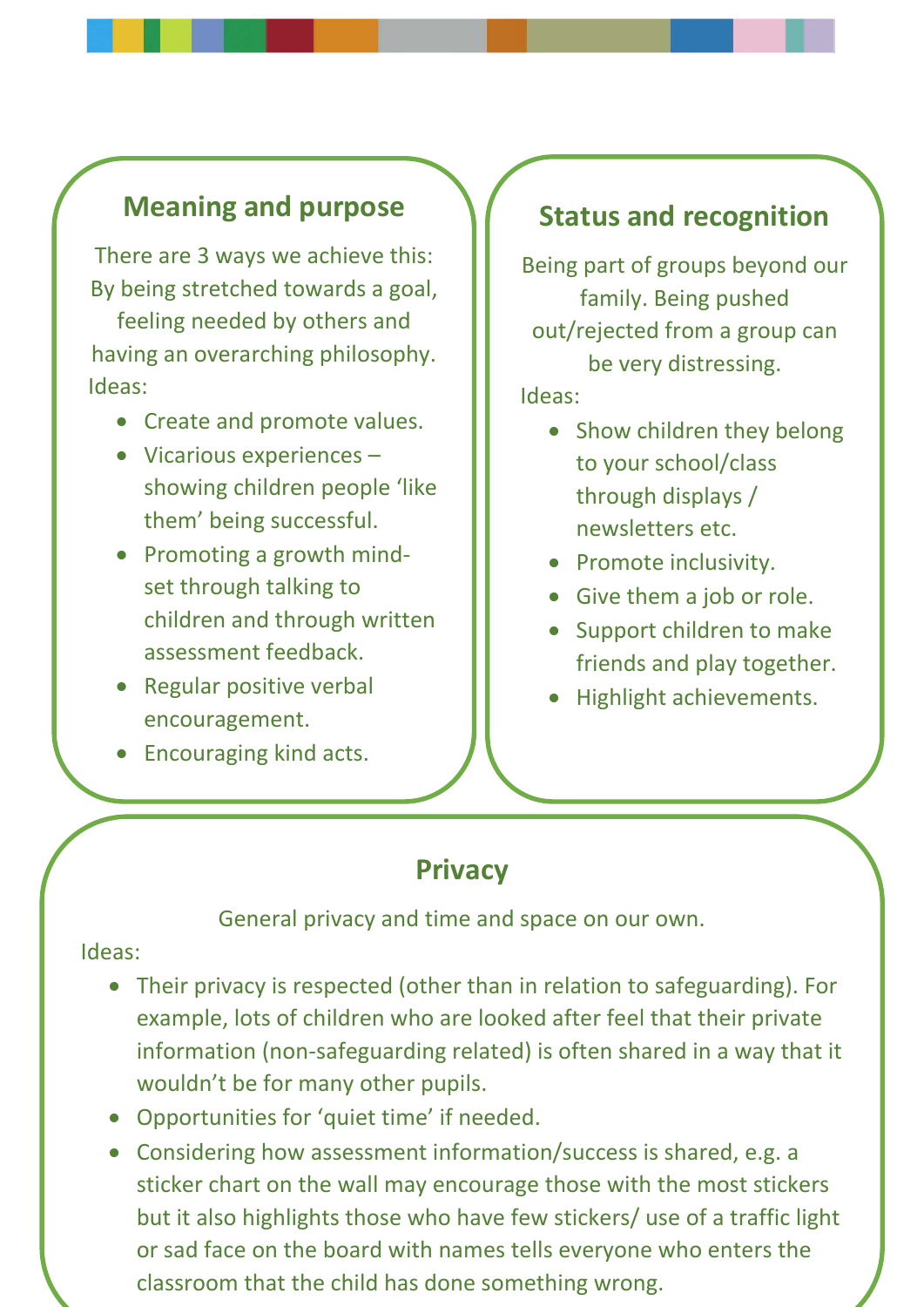<span id="page-11-0"></span>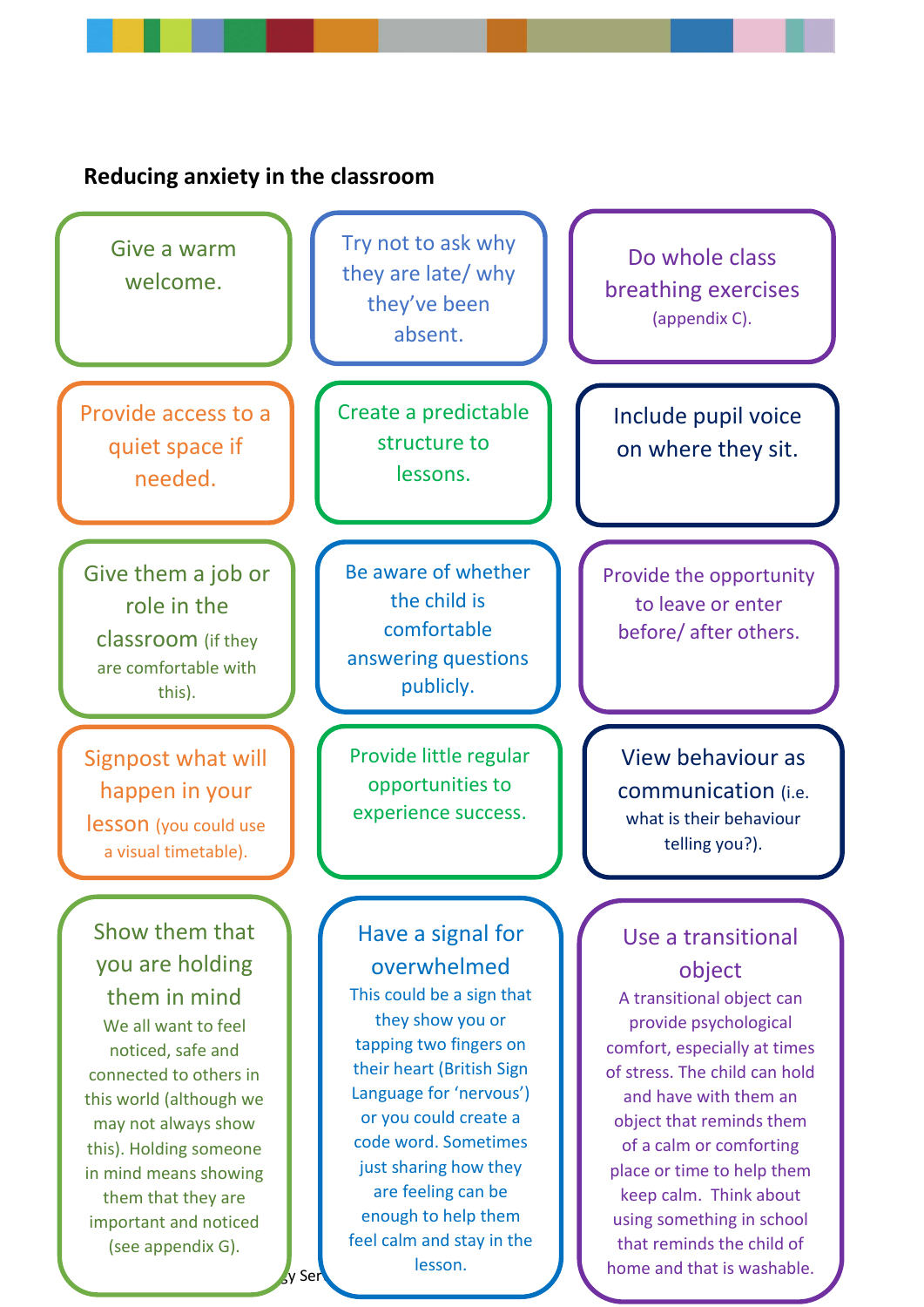# <span id="page-12-0"></span>**Section 2**

### <span id="page-12-1"></span>**Possible indicators of emotionally based school avoidance**

School staff need to be vigilant in monitoring attendance of pupils noticing any patterns in non-attendance or changes to behaviour. Early recognition and intervention can help to break the cycle of non-attendance and reduce the chances of the difficulties and behaviours becoming entrenched.

### *What are the early warning signs?*

- Change in attendance or punctuality (absent or late more often / just in time when they normally arrive in plenty of time).
- Unsettled on arrival to school.
- Crying and tearfulness.
- Pleading to stay at home.
- Refusal to get ready for school or to leave the house.
- For younger children reluctance to leave parents or get out of the car.
- Anxiety on separation and inappropriate dependence on family members (may worry about the safety of those at home).
- Absences for minor illnesses.
- Patterns in absences (particular days and/or subjects, after weekends and holidays).
- Social isolation and avoidance of
- Reluctance to attend school trips.
- Physical changes e.g. sweating, sickness, aching limbs, headaches, panic attacks, tummy aches, rapid weight loss or gain.
- Complaints of feeling ill on school days (psychosomatic illness).
- Severe emotional upset with excessive fearfulness and/or outbursts of temper.
- Challenging behaviours, particularly in relation to specific situations at school.
- Defensive aggression as a means of trying to control a situation that feels 'out-of-control'.
- Regular absence without indication of anti-social behaviours.
- Depression and sense of isolation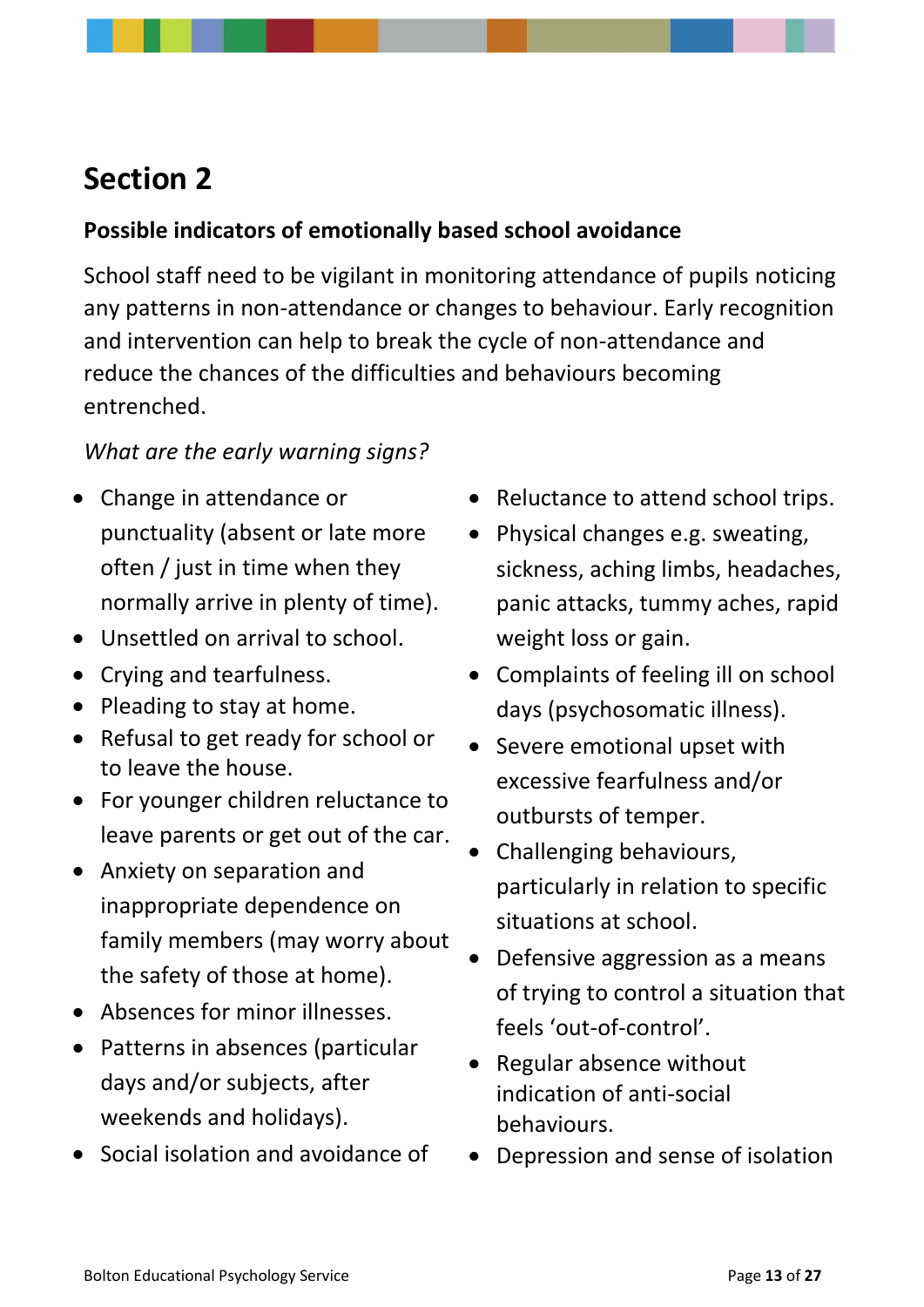classmates or peer group.

- Difficulties with sleep.
- Low self-esteem and lack of confidence.
- Confusion or extreme absent mindedness shown in school due to lack of concentration.
- Expresses a desire to attend classes but is unable to do so.
- Negative talk about school.
- Feel or show anxiety towards being in school.

resulting in, low self-esteem and lack of confidence.

- Difficulty attending school with periods of prolonged absence.
- Child determined not to leave home and stays away from school with the knowledge of the parent/carer.
- Disruption of day-to-day activities that affect the family and put parents/carers under a great deal of pressure.
- A history of anxiety (including EBSA) in the family.

Staff who meet and greet pupils on arrival to school are often well placed at the school gates or entrance to recognise any subtle changes in the child's punctuality or mood.

Teaching assistants and support staff are often more likely to hear children talking about school and are often able to recognise subtle behaviour changes.

Establishing positive relationships and good communication with parents and carers will support them to feel able to discuss any concerns about their child's thoughts, feelings and behaviours about school.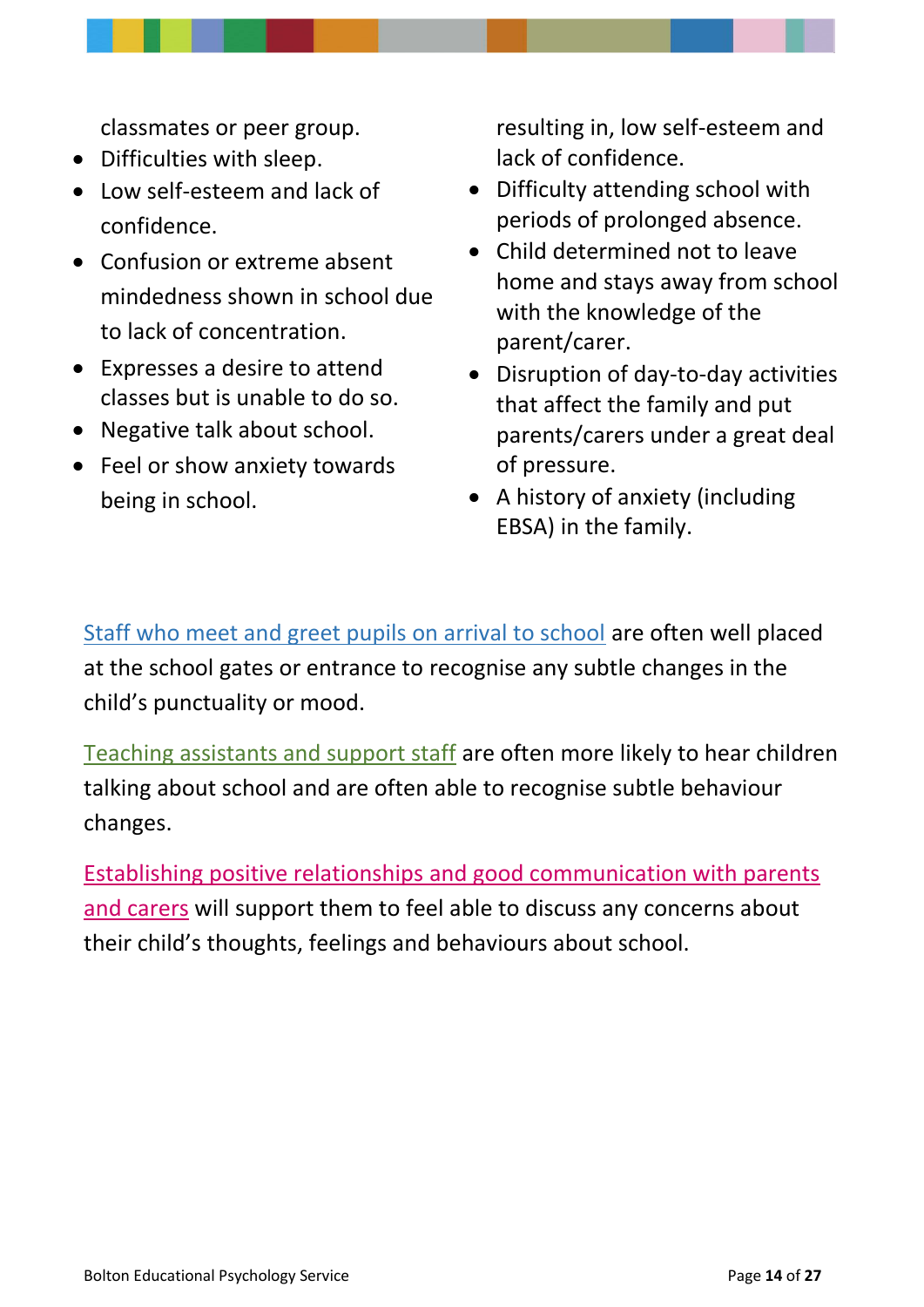It is important to recognise that many children may present with specific difficulties and behaviours associated with coronavirus. For example:

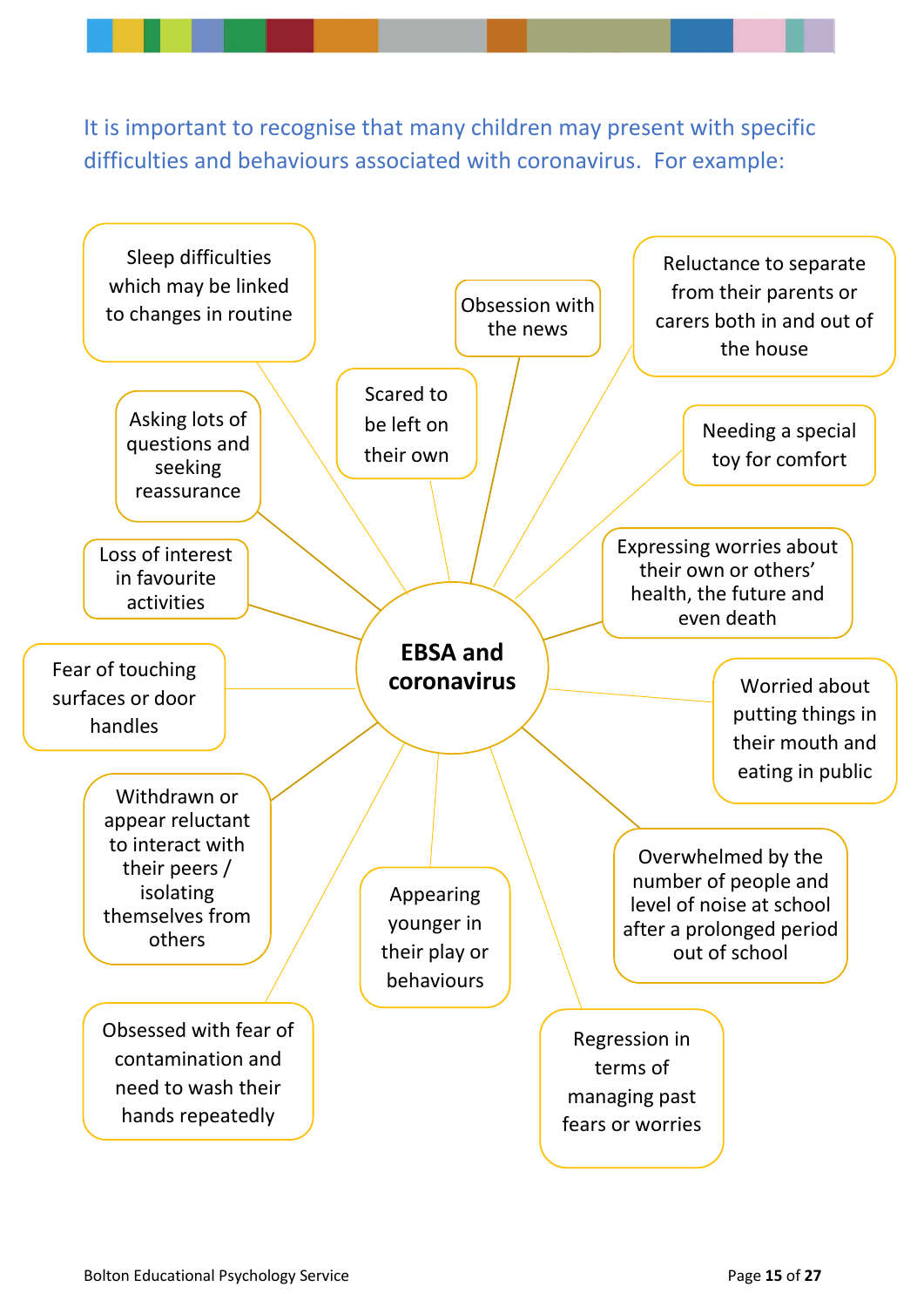<span id="page-15-0"></span>These difficulties may become problematic depending on their intensity, frequency and duration. If they interfere with daily life or on all aspects of their life, it is advisable to seek support.

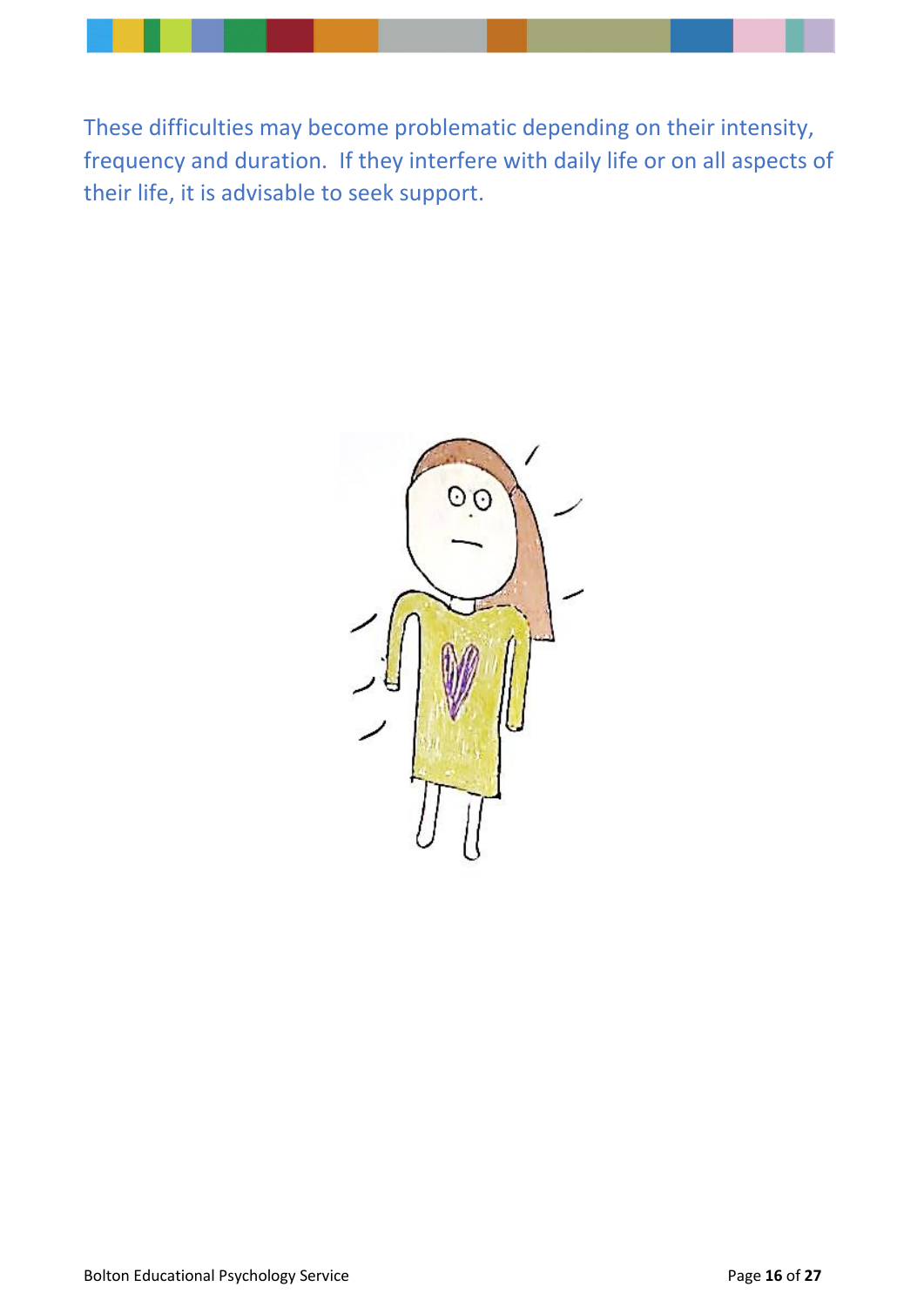# <span id="page-16-0"></span>**Identifying, planning and intervention**

### <span id="page-16-1"></span>**What does it look like?**

- 1. Identify the pupils who may be at risk of not returning to school. Look at the indicators for pupils who may have caused concern or their parents are identifying a new concern. Be aware of the questions pupils are asking to identify their worries about corona virus.
- 2. Analyse the push / pull factors associated with the pupil's nonattendance with parents, carers. This will allow you to identify the key issues that need planning for.
- 3. Multi-agency collaboration (e.g. Educational Psychology Service, Ladywood Outreach, Behaviour Support, CAMHS) involving parents and pupils to identify and clarify the issues around returning to school.
- 4. Devise an action plan with parent and pupil (see page 26 for ideas to include).
- 5. Monitor the impact of the interventions used following the graduated approach of assess, plan, do, review.

#### **The role of the Educational Psychology Service**

Some schools may want to and feel comfortable working with the family to identify the push and pull factors and develop a plan to support the pupil's identified needs. The Educational Psychology Service (EPS) is also able to offer support to schools and families where there are concerns about emotionally based school refusal.

- Supporting teaching staff use of psychoeducation for their own knowledge or to educate pupils in **normal responses** of anxiety around returning to school, how they may be thinking or feeling, simple coping strategies (see EPS newsletters), circles of support and setting up key adults.
- Supporting staff and pupils in developing coping strategies (use the working with worries ideas), relaxation and using the language of resilience as well as anxiety.
- Deliver training in approaches suggested in this resource pack (e.g. emotion coaching).
- Educating pupils about coronavirus.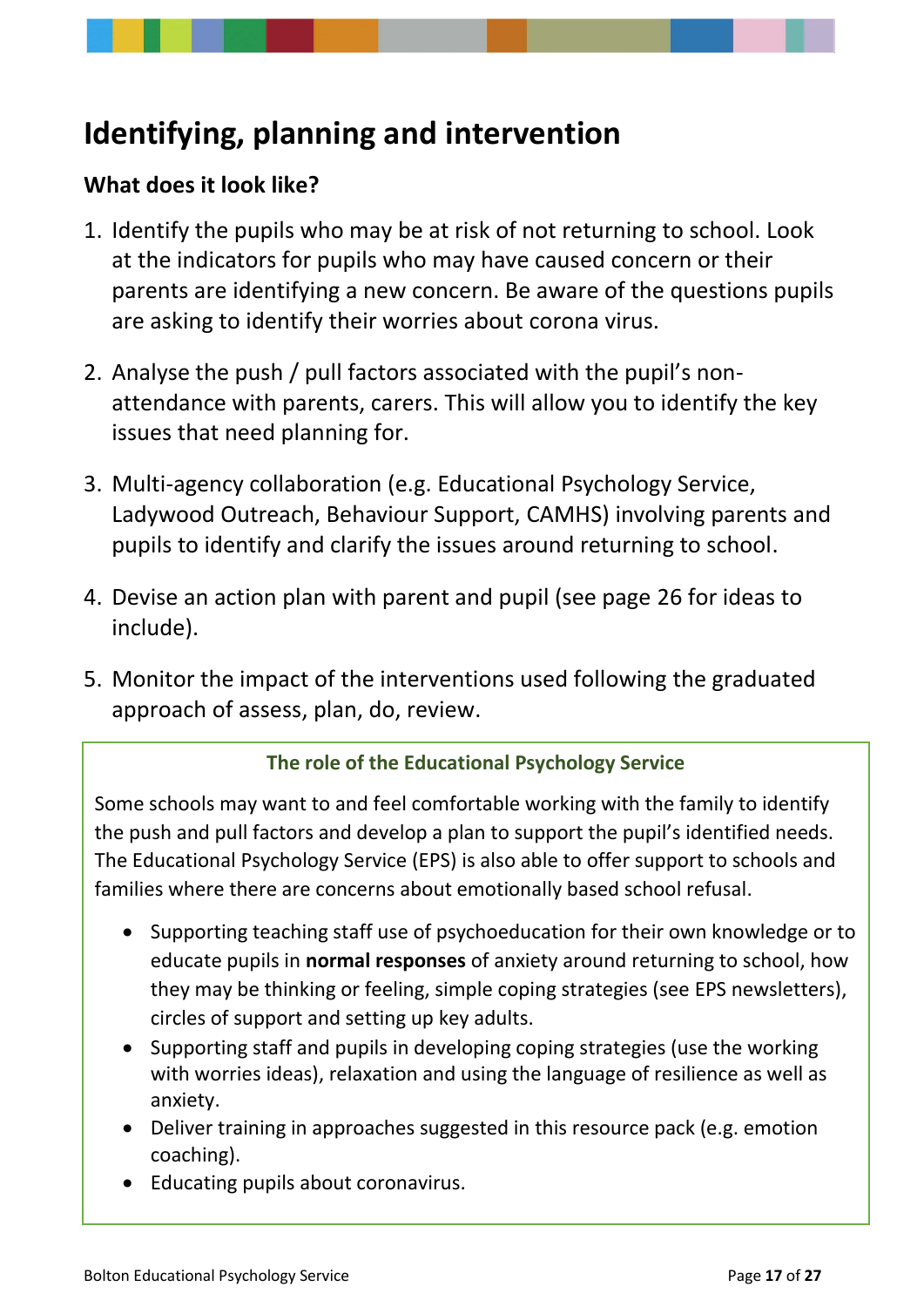# **Push and pull factors**

The factors that contribute to school non-attendance are unique to the individual child or young person and can be described as 'push' and 'pull' factors.

'Push' factors – that push the child away from school may include bullying, peer or teacher relationships, difficulty with learning or exam pressure, etc.

'Pull' factors – that may pull the child away from attending school and can include separation anxiety, family illness, marital breakdown, etc.

**A Checklist of Risk Factors** has been adapted from 'What Triggers a School Refusal' in a booklet produced by Gloucestershire Educational Psychology Service. It is aimed at helping to explore the possible causes of emotionally based school non-attendance and can be used as a screening instrument for identified pupils. It also includes a section to record any possible risk factors related to corona virus. See appendix K for a Checklist of Risk Factors template.

|                               | <b>Loss and</b><br>Change              | <b>Family</b><br><b>Dynamics</b>        | <b>Curriculum</b><br>and<br>Learning                | Social /<br><b>Personal</b>                                   | <b>Stress and</b><br><b>Anxiety</b>                               | <b>Coronavirus</b><br>specific Risk                                                        |
|-------------------------------|----------------------------------------|-----------------------------------------|-----------------------------------------------------|---------------------------------------------------------------|-------------------------------------------------------------------|--------------------------------------------------------------------------------------------|
| Negative Emotion<br>Linked to | Death of a<br>pet                      | Illness in the<br>family                | Fear of failure<br>and<br>subsequent<br>humiliation | Lack of<br>supporting<br>friends                              | Panic<br>disorder or<br>diagnosed<br>mental<br>health<br>disorder | Family<br><b>Members</b><br>who are<br>worried about<br>re-opening<br>schools too<br>soon  |
|                               | Death of<br>parent,<br>relative friend | Inappropriate<br>parenting              | <b>Keeps</b><br>feelings to<br>self                 | Seems to have<br>few friends                                  | <b>Stress</b><br>about letting<br>people<br>down                  | Family<br>member who<br>is being<br>shielded (fear<br>of opening<br>risk to loved<br>ones) |
|                               | <b>Parents</b><br>arguing/<br>fighting | Sudden<br>traumatic<br>event at<br>home | Exam or test<br>anxieties                           | Feeling<br>overwhelmed<br>by academic<br>or social<br>demands |                                                                   | OCD or<br>Anxiety<br>tipping into<br>traits of OCD                                         |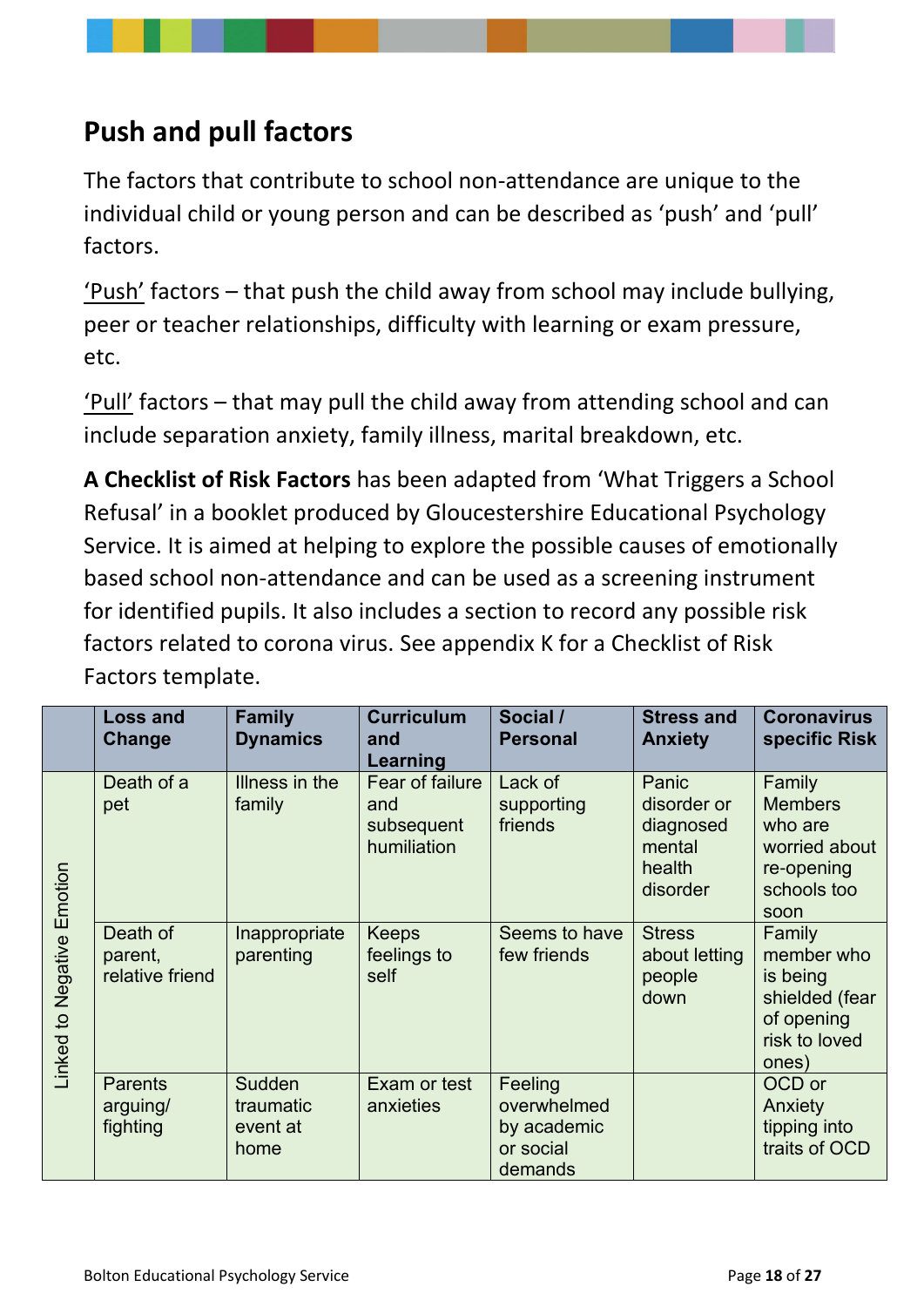|                                             | Loss of a<br>classmate                                                       | <b>Moving</b><br>house or<br>area                      | <b>Negative</b><br>perception of<br>school,<br>learning or<br>the future | <b>Negative</b><br>perception of<br>physical self /<br>being body<br>self-conscious | Parental<br>separation<br>anxiety | <b>Inaccurate</b><br>pre-<br>conceived<br>ideas about<br>COVID-19<br>(lack of<br>knowledge)                                                           |
|---------------------------------------------|------------------------------------------------------------------------------|--------------------------------------------------------|--------------------------------------------------------------------------|-------------------------------------------------------------------------------------|-----------------------------------|-------------------------------------------------------------------------------------------------------------------------------------------------------|
|                                             | Loss of home<br>or belongings<br>through<br>housing<br>issues / fire,<br>etc |                                                        | Often seems<br>to be tired                                               | <b>Seems</b><br>somewhat<br>anxious                                                 |                                   | Has lost<br>contact with<br>friends                                                                                                                   |
|                                             | <b>Moving</b><br>schools                                                     |                                                        | Low self<br>esteem                                                       | <b>LAC</b> status                                                                   |                                   | <b>Fears related</b><br>to the<br>wearing of<br>masks (e.g.<br>hospital<br>phobia) or<br>other social<br>distancing<br>measures<br>such as<br>queuing |
|                                             |                                                                              |                                                        | <b>Seems</b><br>somewhat<br>depressed or<br>anxious                      | Refugee status                                                                      |                                   | Knowing a<br>child who has<br>been ill from<br>COVID-19                                                                                               |
|                                             |                                                                              |                                                        |                                                                          |                                                                                     |                                   | Has become<br>withdrawn<br>from normal<br>interests<br>whilst<br>isolating                                                                            |
| Linked to parental attachment<br>dependence | Being a<br>young carer<br>for sibling or<br>parent at<br>home                | <b>Parental</b><br>mental and<br>physical<br>wellbeing |                                                                          |                                                                                     |                                   | <b>Fears of</b><br>family<br>members<br>becoming<br>unwell                                                                                            |
|                                             |                                                                              | Birth of a new<br>child                                |                                                                          |                                                                                     |                                   |                                                                                                                                                       |
|                                             |                                                                              | Parental<br>separation or<br>divorce                   |                                                                          |                                                                                     |                                   |                                                                                                                                                       |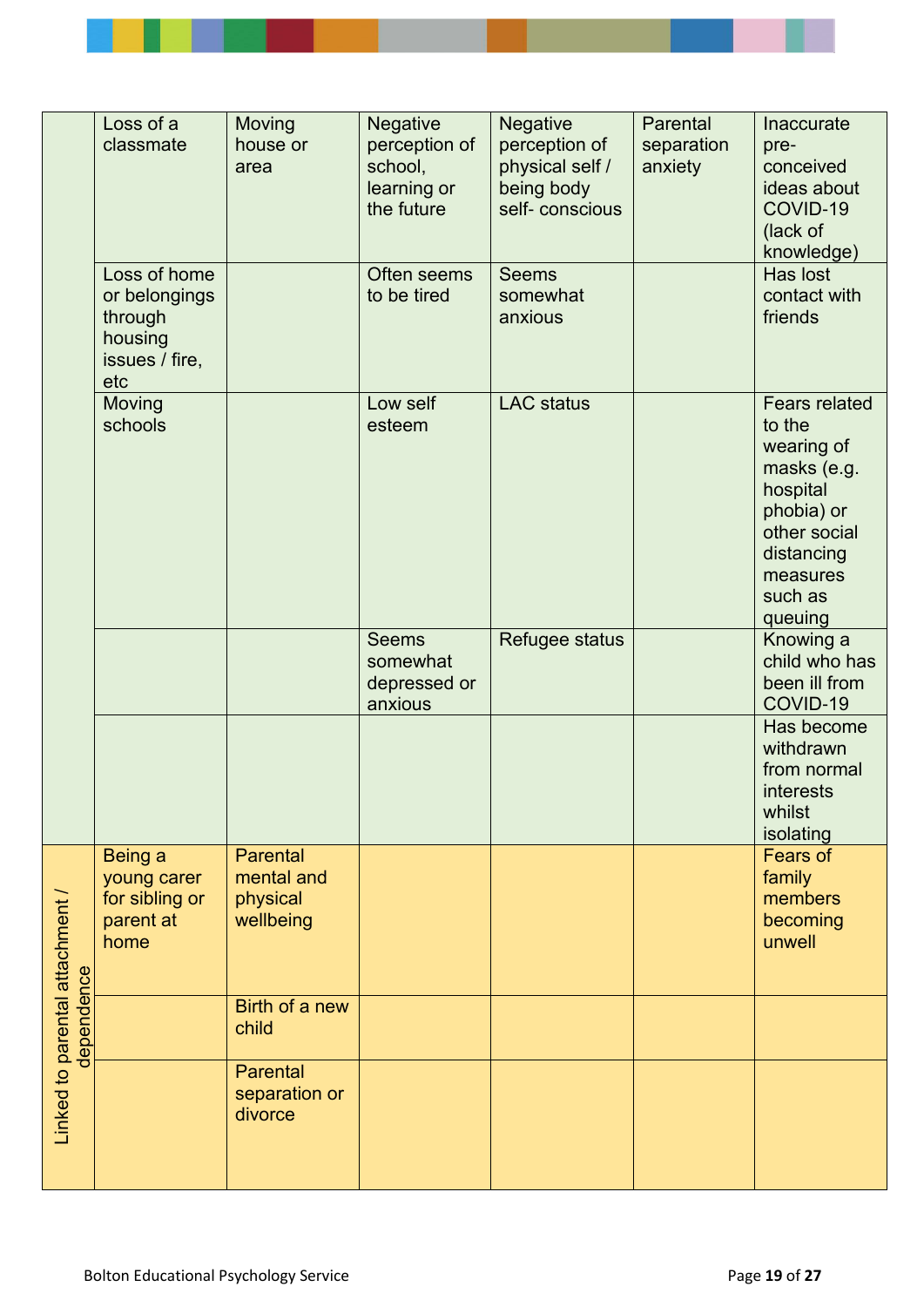<span id="page-19-0"></span>

| -inked to Tangible<br>Reinforcement |                                                                                                      | Parental<br>attention<br>whilst at<br>home | Having been<br>home-<br>schooled in<br>the past                                                                                | Being able to<br>engage more<br>in a personal<br>hobby whilst<br>not in school |                                                                                                                                          |                                                                                                                                             |
|-------------------------------------|------------------------------------------------------------------------------------------------------|--------------------------------------------|--------------------------------------------------------------------------------------------------------------------------------|--------------------------------------------------------------------------------|------------------------------------------------------------------------------------------------------------------------------------------|---------------------------------------------------------------------------------------------------------------------------------------------|
|                                     |                                                                                                      |                                            | <b>Praise and</b><br>reward given<br>for tasks<br>done at home<br>but not for<br>school work                                   |                                                                                |                                                                                                                                          |                                                                                                                                             |
| d to avoidance<br>Linke             | <b>Transition to</b><br>secondary<br>school and<br>adjustment to<br>new<br>expectations<br>and staff |                                            | <b>Few leisure</b><br><b>interests</b>                                                                                         | <b>Social</b><br>communication<br>difficulties or<br><b>ASD</b>                | Bullying,<br>including<br>cyber<br>bullying                                                                                              | <b>Hearing</b><br>impaired (or<br>other<br>language<br>issues) and<br>anxious<br>about being<br>unable to lip-<br>read if masks<br>are worn |
|                                     |                                                                                                      |                                            | Poor<br>attention and<br>concentration                                                                                         | Introverted /<br><b>Shy</b>                                                    | Poor special<br>education or<br>pastoral<br>support                                                                                      | Changes in<br>class sizes,<br>peer<br>groupings<br>and<br>classroom<br>layouts                                                              |
|                                     |                                                                                                      |                                            | <b>Unidentified</b><br>learning<br>needs that<br>make it hard<br>to access the<br>learning<br>environment<br>and<br>curriculum | Ethnic/<br>language<br><b>issues</b>                                           | <b>Individual</b><br>temperame<br>$nt$ – some<br>children<br>may be<br>predisposed<br>to<br>developing<br>anxiety<br>related<br>problems | <b>Fears of</b><br>catching the<br>virus<br>themselves                                                                                      |
|                                     |                                                                                                      |                                            | <b>School size</b>                                                                                                             | <b>Previous</b><br>significant<br>humiliating<br>event in school               | <b>Medical</b><br>difficulties                                                                                                           |                                                                                                                                             |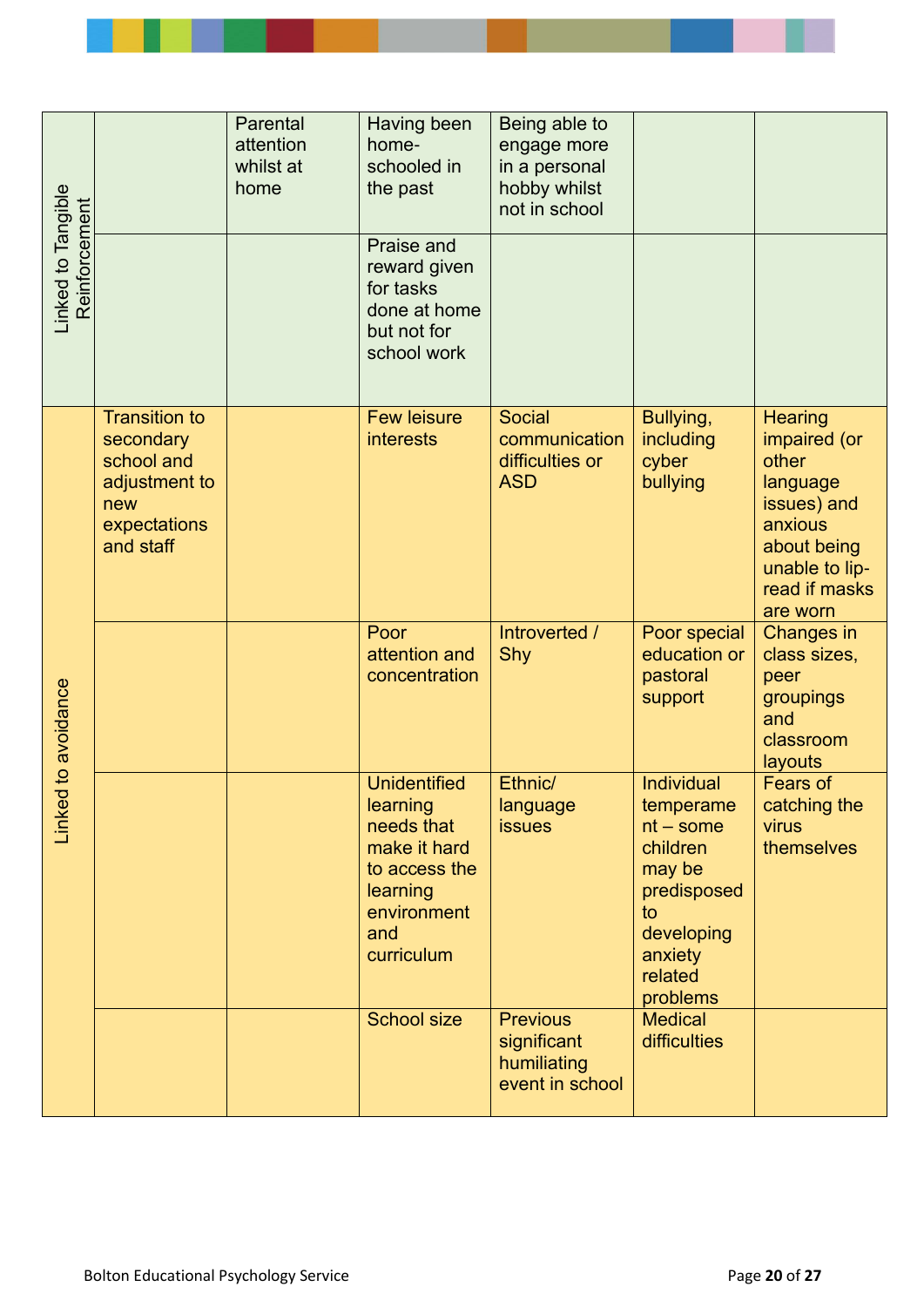### **Working with the family**

Arranging to meet with the child or young person's parent / carer is a helpful starting point when a pupil may be struggling to attend school. There may be friendship difficulties, high levels of anxiety, emotional issues, family issues that can be identified with appropriate support put in place early. These are questions you could ask to help complete your grid for the specific child you are working with.

Staff may want to think about asking parents / carers about the following:

- Child's development and educational history.
- Friendship groups (in and out of school).
- Concerns about academic progress.
- Any potential changes or losses within the family and child's life.
- What the child says about school.
- Any fears or difficulties the child has reported.
- Typical morning and evening routine.
- Behaviours and symptoms of anxiety.
- What the child does when they are absent from school.
- The impact of non-attendance on various family members.
- Other aspects of family life that are affected.
- Family's views and ideas about the problem and possible ways to move forward.

It is also important to talk and reflect on things that have been helpful in the past or current situation.

Using a solution focused approach staff could ask about:

- Times when the child has got into school what was different about these times?
- What the child reports to be working well in school e.g. friends, specific teachers or lessons.
- What has helped in the past when thing have been difficult.
- Strategies that have helped in managing the child's anxiety.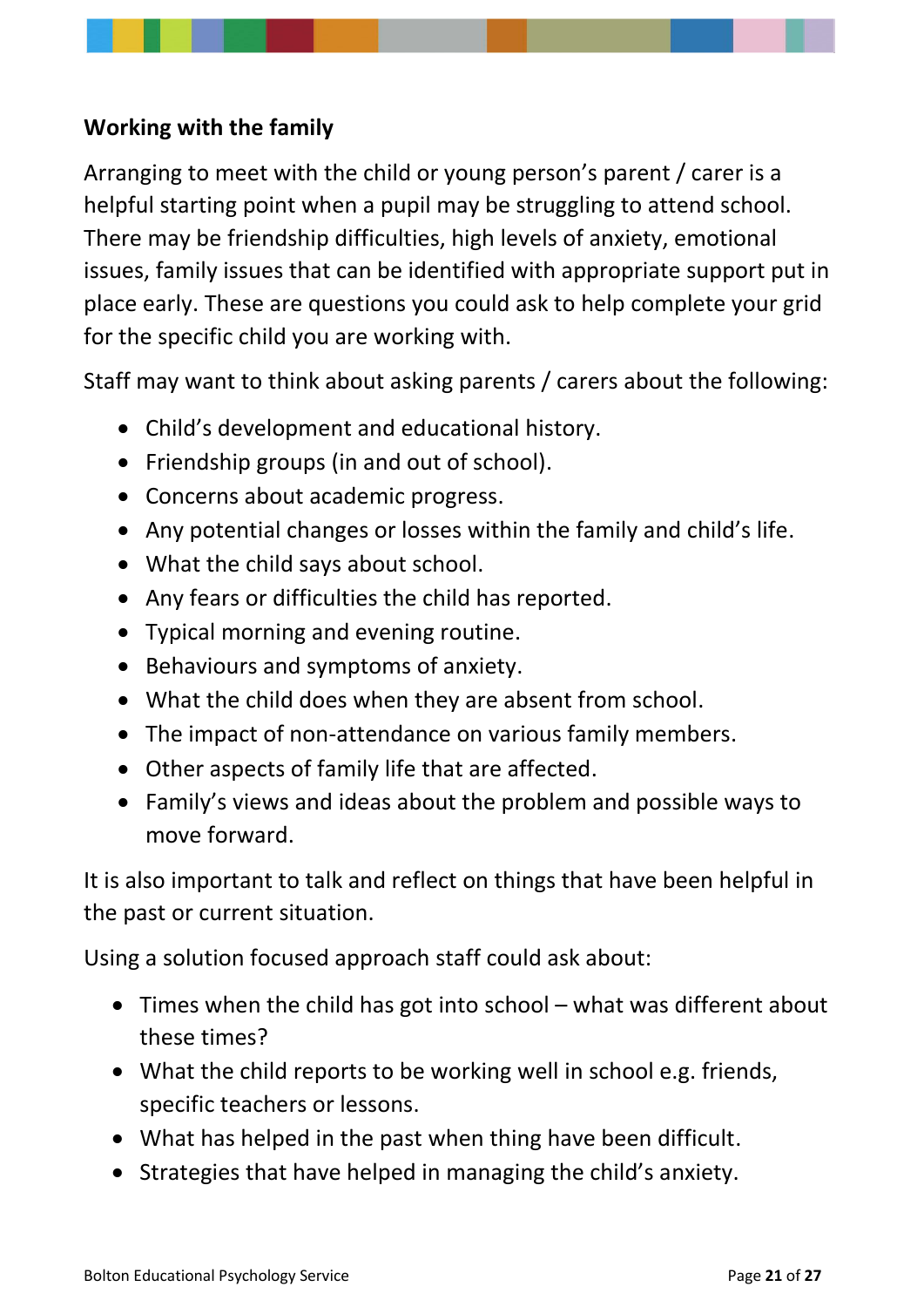• Support networks for the young person and family.

At this point if you have enough information you can complete a plan (see page 26). If further information is needed the following published resources are available. The Educational Psychology Service is available for support and guidance on this.

Published resources that you can use:

• **School Refusal Assessment Scale-Revised (SRAS-R)** can be used to help evaluate school avoidance behaviour and identify the reasons why the child may be avoiding school. An interactive version can be found here:

[https://www.oxfordclinicalpsych.com/view/10.1093/med:psych/978](https://www.oxfordclinicalpsych.com/view/10.1093/med:psych/9780195308297.001.0001/med-9780195308297-interactive-pdf-004.pdf) [0195308297.001.0001/med-9780195308297-interactive-pdf-004.pdf](https://www.oxfordclinicalpsych.com/view/10.1093/med:psych/9780195308297.001.0001/med-9780195308297-interactive-pdf-004.pdf)

• **Attendance Risk Monitoring (ARM) Schedule Pupil Interview and Parent Interview** – West Sussex Educational Psychology Service. This questionnaire helps identify possible underlying reasons for the pupil's non-attendance. It can be found on pages 36-37 of the West Sussex Manual: [https://westsussex-local-](https://westsussex-local-offer.s3.amazonaws.com/public/system/attachments/475/original/ebsr_manual.pdf)

[offer.s3.amazonaws.com/public/system/attachments/475/original/e](https://westsussex-local-offer.s3.amazonaws.com/public/system/attachments/475/original/ebsr_manual.pdf) [bsr\\_manual.pdf](https://westsussex-local-offer.s3.amazonaws.com/public/system/attachments/475/original/ebsr_manual.pdf)

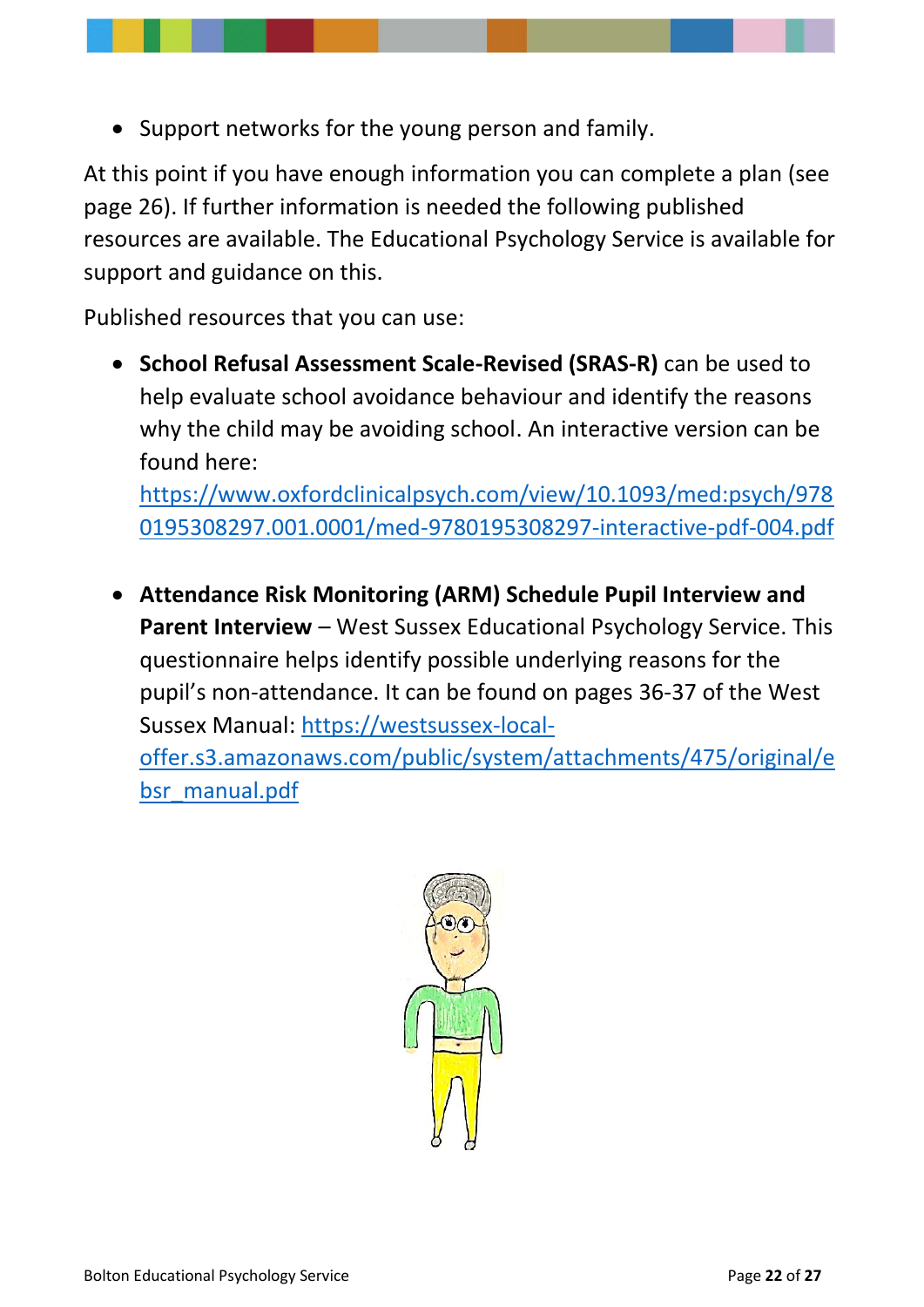### <span id="page-22-0"></span>**Working with the child**

It is important to provide the child or young person the opportunity to express their views and ideas about the difficulties they are experiencing and what they feel might help them.

There are a range of approaches and resources that can help adults working with the pupil to elicit their thoughts, these include:

- The card sort activity (see appendix A) which can be used to explore the pupil's thoughts and feelings about school and factors that may contribute to their difficulties in wanting to attend school. *This activity also contains cards to help identify any fears and worries the child or young person may have about corona virus.*
- Visual aids such as feeling thermometers, body maps or the Incredible 5-point scale (see appendix B for an example) can be used to develop their awareness of their emotions and to measure how they feel in different situations.
- The '*what is anxiety?'* worksheet (see appendix B) can be used to help pupils understand how anxiety works and the physical symptoms the individual may be experiencing.
- Scaling is a useful tool to help explore and gain a measure of how the young person is feeling. You could ask:
	- $\circ$  On a scale of 1-10 where 10 would be the most positive (ask the child to define or use their own description) and 0 being the most negative where would they put themself on the scale?
	- o Can you think of someone 2 points higher? What do they do that's different?
	- o Where would you put yourself on the scale last year?
	- o What would need to happen for you to be one point higher?
- Developing an anxiety or exposure ladder can be helpful (see appendix I). Ask the young person to identify the situation in school which they are most worried about, for example going back into a mainstream lesson or eating in the dining hall, and then less fearful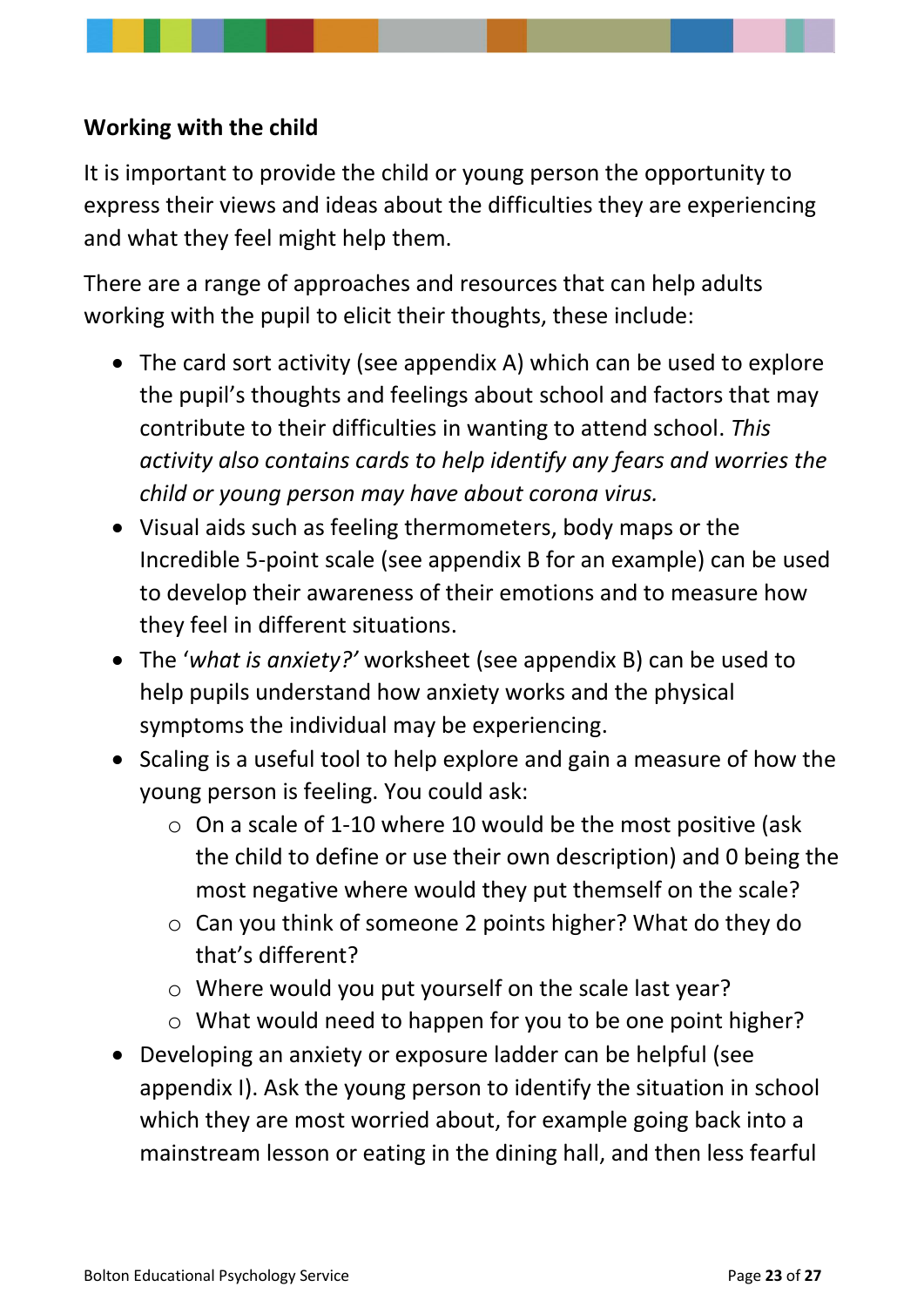situations working down the ladder. The bottom step of the ladder would be the situation that the child fears or worries about the least.

• For younger children it may be helpful to ask them to draw a picture to show how they are feeling or of their school or classroom when exploring their positive and negative experiences of school.

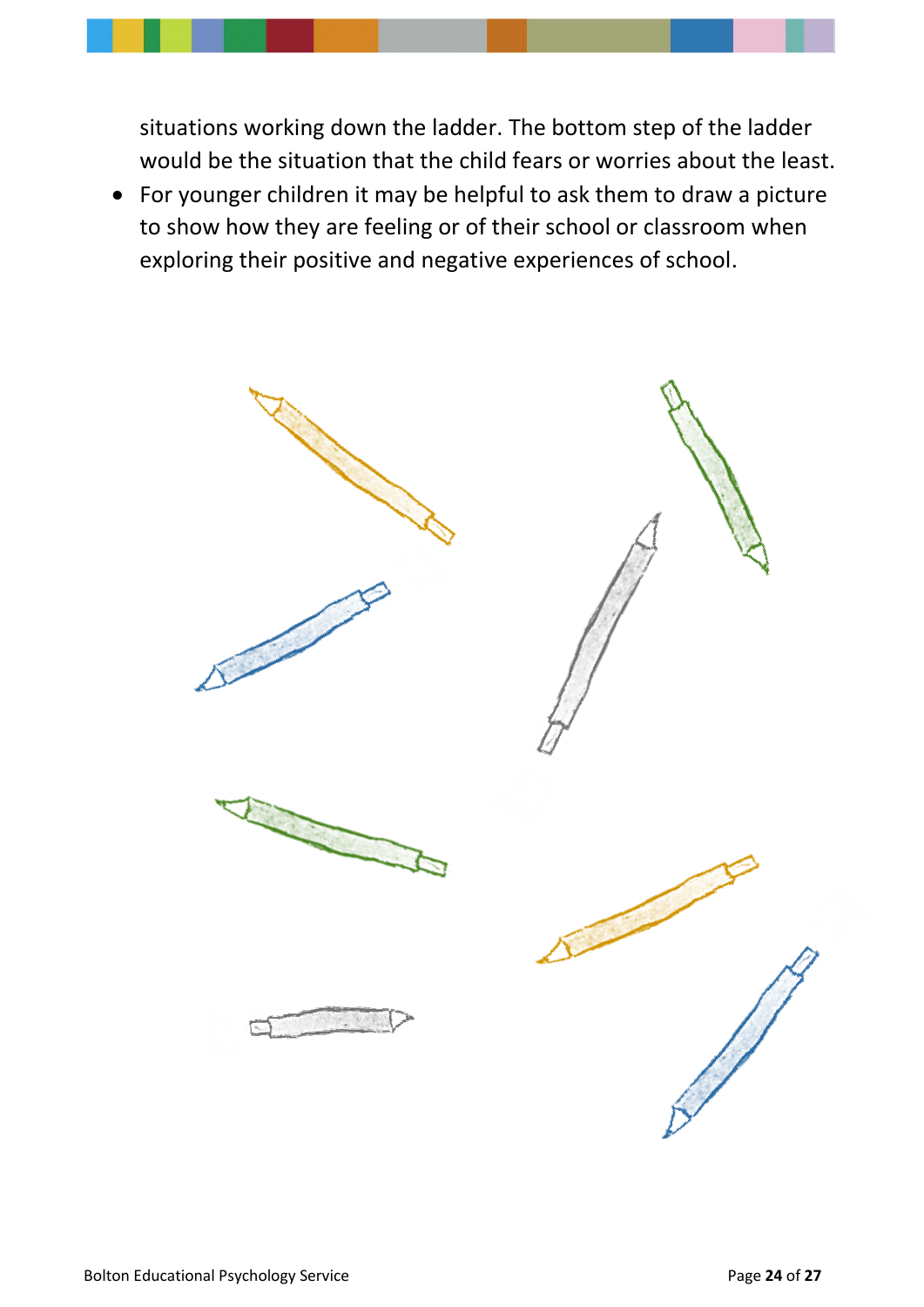#### <span id="page-24-0"></span>**Individual planning**

The following area ideas to help you begin to create an action plan to support an individual child or young person:

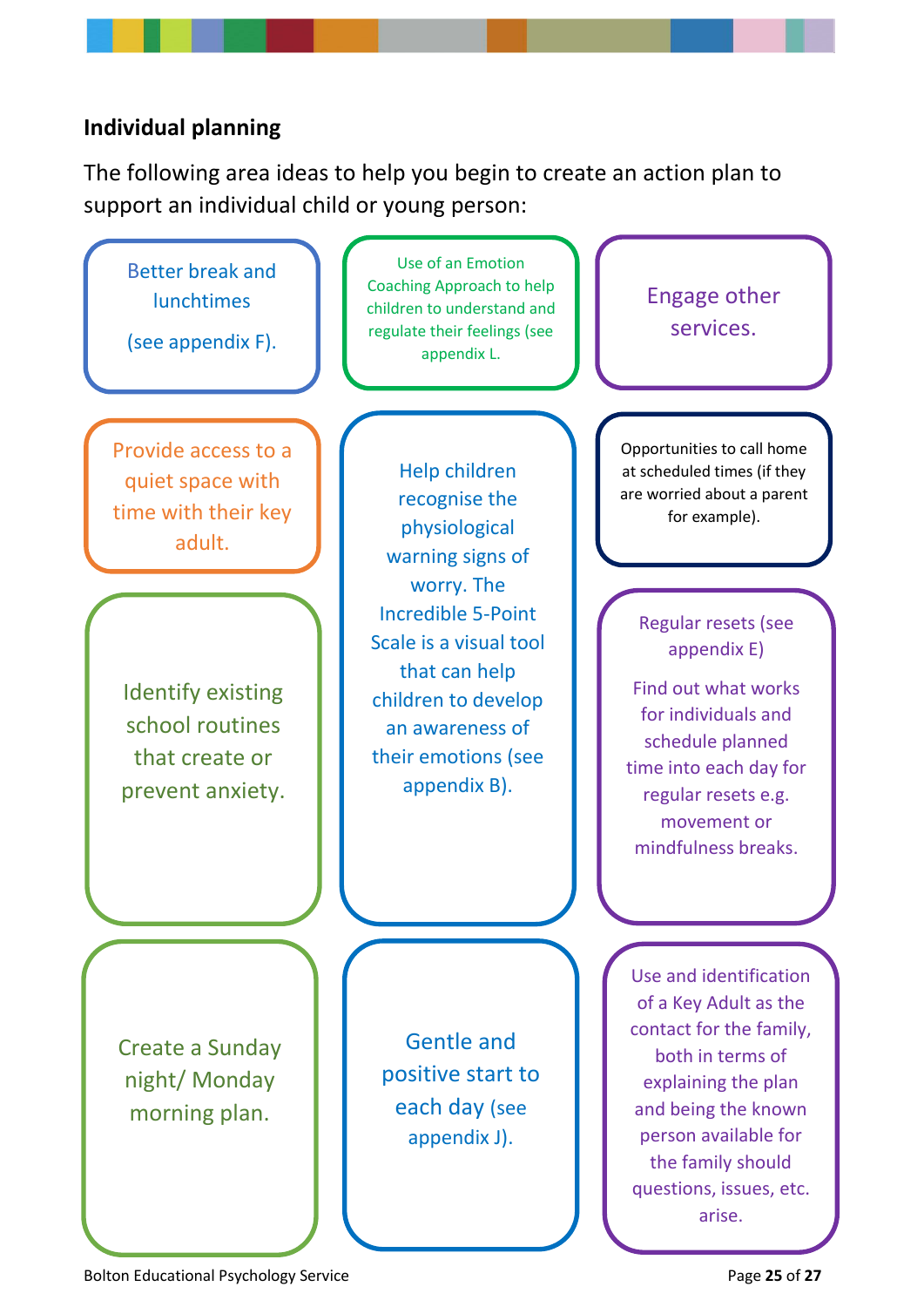#### What should go into the plan?

- Systems of staff support that are already in place in settings (e.g. a 'check in') and how these will continue with staff they are most comfortable with.
- Peer support mechanisms and how to promote these within social distancing (e.g. support sessions).
- Activities that allow them to express their feelings about what has happened and which address anxiety (individual intervention if needed).
- Flexible timetabling.
- Phased return using the anxiety or exposure ladder approach: most worried about to least worried about (see appendix I).
- Small successes, demonstrations of positive attitude and willingness to take risks should be celebrated. Confidence gained from early achievement is so important.
- Coping statements for the child once the identifying beliefs around school have been sought (e.g. "I can't do it" into "I can ask for help like other students").
- Relaxation approaches (see appendix B).
- Information on the child's resilience factors as well as anxiety factors.